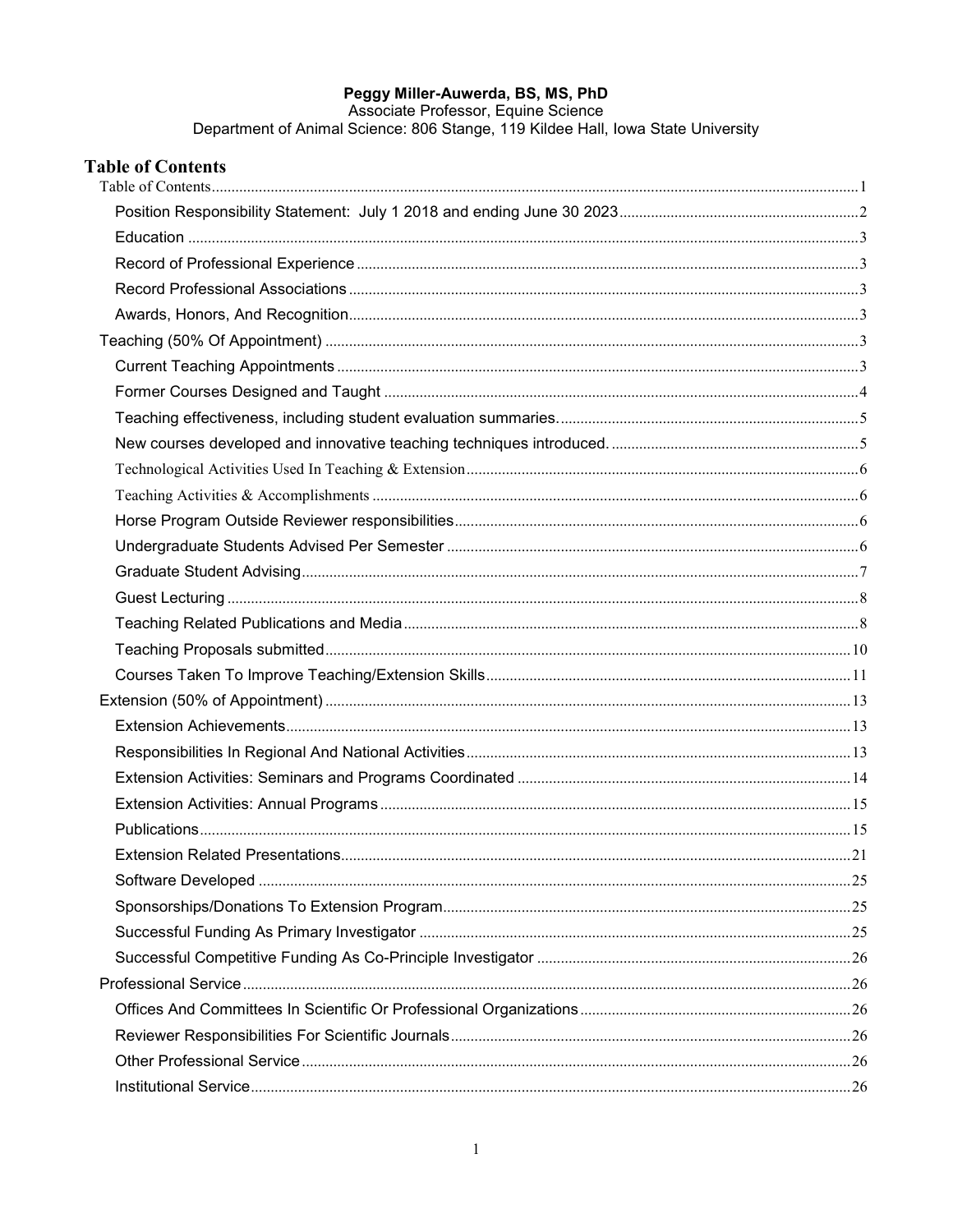## <span id="page-1-0"></span>**Position Responsibility Statement: July 1 2018 and ending June 30 2023**

Dr. Peggy Auwerda Position of Responsibility Statement (PRS) is 50% extension and 50% teaching as agreed upon in her letter of intent and signed PRS, February 10, 2019. Specifically under these categories of responsibility the following areas were outlined for completion;

## *Teaching/Advising Responsibilities 50%*

Responsibilities include instruction of undergraduate courses in equine sciences, assisting with other courses as appropriate, advising undergraduate students, working with student clubs and integrating teaching and outreach activities. Assistance with undergraduate internships and careers in equine and animal science fields is also expected. Assistance with new student orientation, student and parent visits to campus, student recruitment and department-hosted student and parent events is expected.

## *Extension Responsibilities 50%*

Extension responsibilities include dissemination of adult and youth equine educational materials and programs appropriate for the equine industry and clientele groups in Iowa. Creation, management and assistance with oncampus youth and adult education programs and competitions, coordinating off-campus extension activities such as the Equine Judges training and certification program and adult and youth education and competitive events is expected.

*Institutional Service* (outreach, economic development, international, diversity) Dr. M. Auwerda serves on Department of Animal Science committees as directed.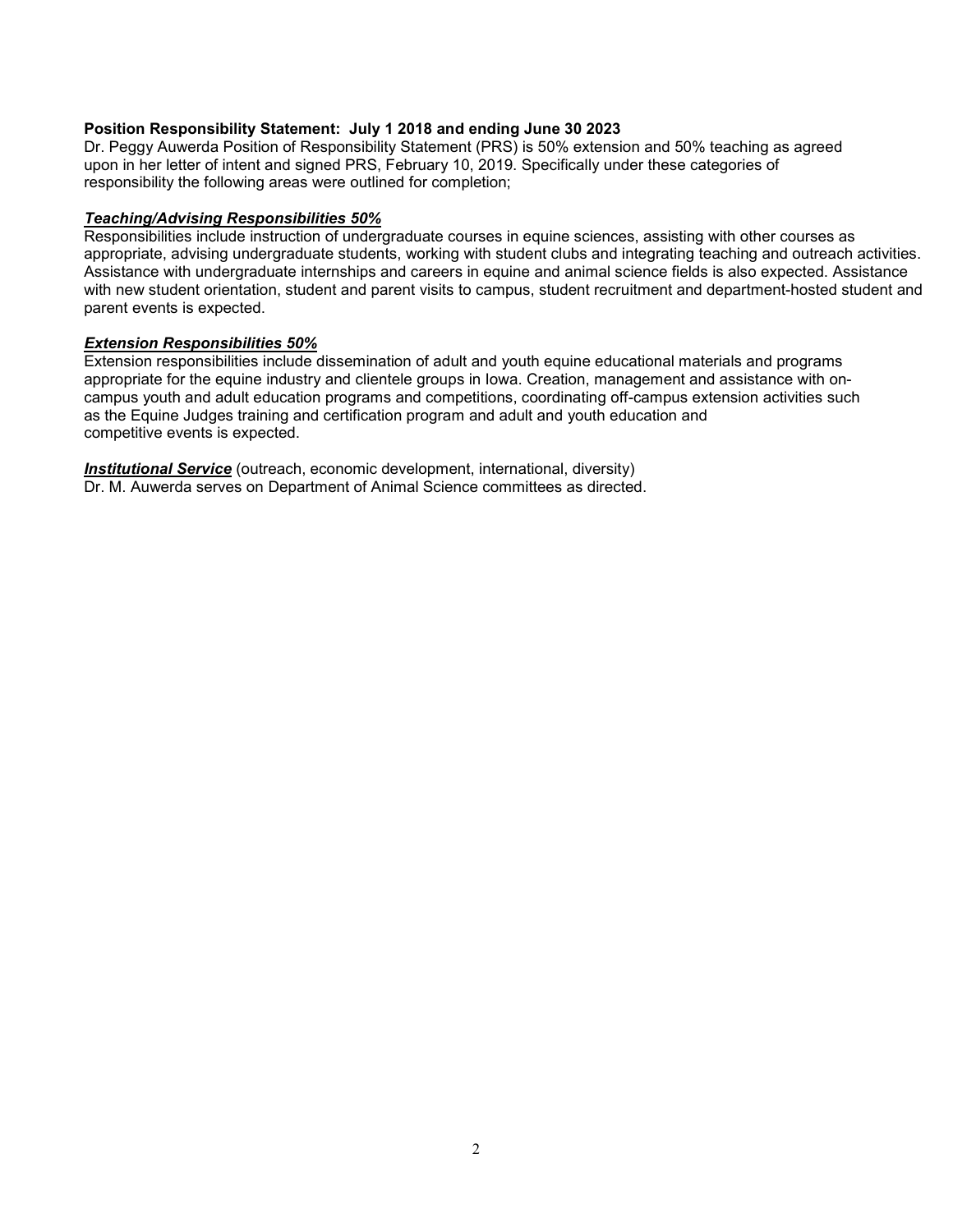<span id="page-2-0"></span>

| <b>Education</b><br><b>Degree</b> | <b>Institution</b>                           | Date |
|-----------------------------------|----------------------------------------------|------|
| <b>PhD</b>                        | University of Illinois, Champaign-Urbana, IL | 1988 |
| <b>MS</b>                         | University of Illinois, Champaign-Urbana, IL | 1986 |
| BS                                | Illinois State University, Normal, IL        | 1982 |

#### <span id="page-2-1"></span>**Record of Professional Experience**

- 1. 2009 to present. Associate Professor. Department of Animal Science, Iowa State University, Ames, Iowa. Appointment: 50% Teaching, 50% Extension
- 2. 1995 to 2009. Associate Professor. Department of Animal Science, Iowa State University, Ames, Iowa. Appointment: 78% Teaching, 22% Extension
- 3. 1989 to 1995. Assistant Professor. Department of Animal Science, Iowa State University, Ames, Iowa. Appointment: 78% Teaching, 22% Extension
- 4. 1988 to 1989. Assistant Professor. Director Equine Studies & Equine Instructor, Cazenovia College, Cazenovia NY. Appointment: 100% Teaching
- 5. 1982 to 1988. Graduate Assistant, Department of Animal Science, University of Illinois, Champaign, Illinois

#### <span id="page-2-2"></span>**Record Professional Associations**

- 1. American Society of Animal Science
- 2. Equine Science Society
- 3. National Association Equine Affiliated Academics
- 4. American Quarter Horse Association
- 5. Iowa Horse Council

#### <span id="page-2-3"></span>**Awards, Honors, And Recognition**

- 1. Meritorious Service Award. 2009. Iowa Horse Council
- 2. Waite, K., Skelly, C., Shelle, G., Miller, P., Martinson, K., Anderson, K. National University Technology Network (NUTN) 2013 Shirley Davis Award for Excellence in Blended Learning for the Equine Business Network. Submitted by eXtension HorseQuest and My Horse University

# <span id="page-2-4"></span>**Teaching (50% Of Appointment)**

#### <span id="page-2-5"></span>**Current Teaching Appointments**

**Animal Science 216. Equine Science.** 3 credits. Taught Spring 1996 to 2006, 2018-current. The course was designed and implemented in 1996. The course was designed to introduce students to the life cycle of the horse including the history of the use of horses, anatomy, physiology, reproduction, nutrition, behavior, and health issues. *(Responsibilities – 100% instructor)*

**Animal Science 313 (Formerly ANS 413). Exercise Physiology of Animals.** 2 credits. F94-F97, S11, F12-F15, 2017 - current. . Goals of the course are to teach students about the interaction of physiological development relative to athletic performance in equine and performance canine. Dr. M. Auwerda taught the course from 1994-1997. Graduate students taught the course for a few years, the course was discontinued for a few years, and Dr. M. Auwerda reinstated the course in 2011. *(Responsibilities – 100% instructor)*

**Animal Science 490. Independent Study**. 1 to 3 credits. 1994-2020 Sole Instructor (Section A or H). 1 to 3 credit hours (repeatable for maximum of 6 credits). Elective. Can be taken spring, summer and fall. Open to juniors and seniors in animal science and dairy science showing satisfactory preparation for problems chosen. Individual topic conference and preparation of report.

**Animal Science 497. Undergraduate Teaching Experience in Animal Science. (2010-2020)** Development of oral and written communication skills of technical concepts in animal science. Emphasis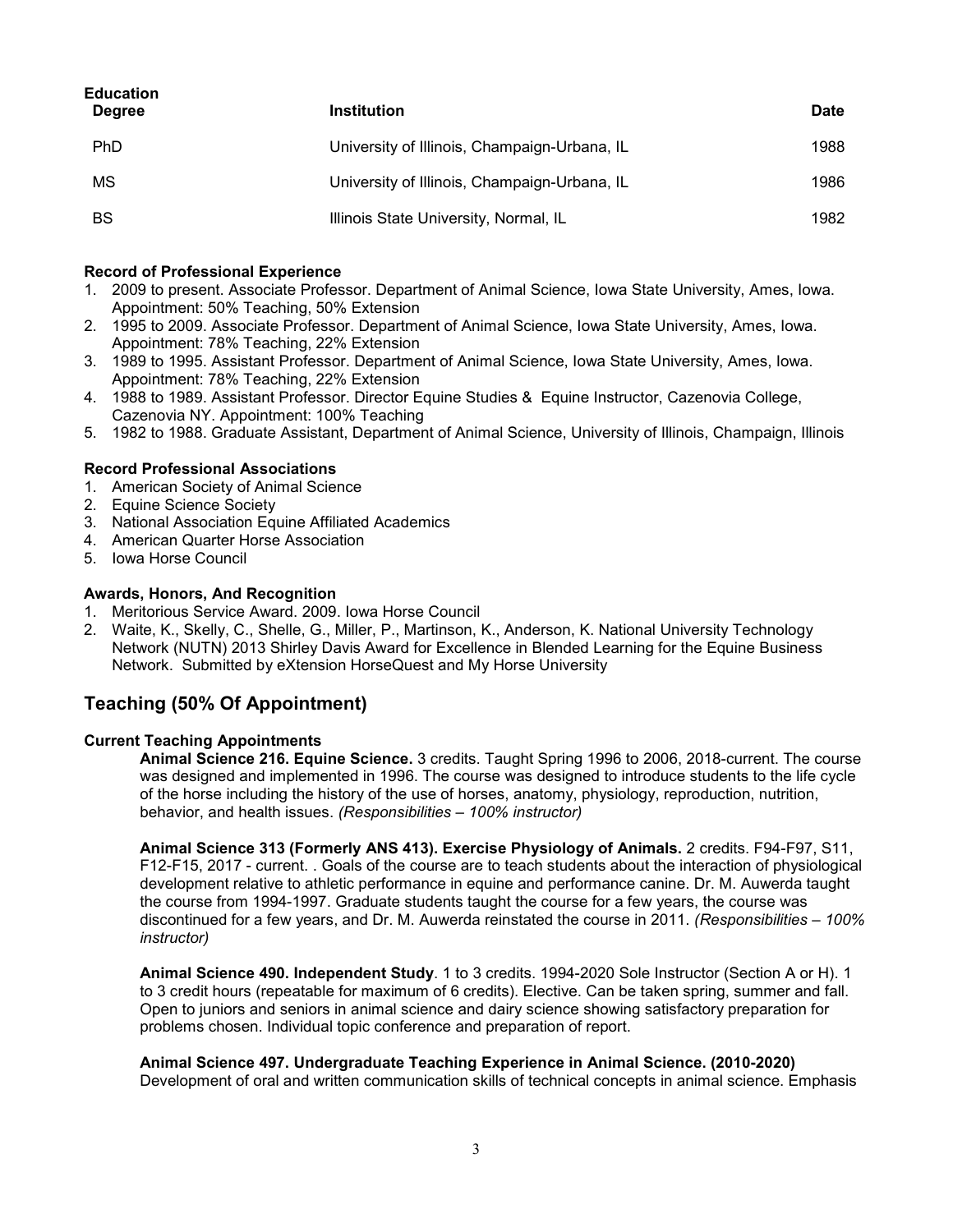on organizational skills, conducting activities and interpersonal communication skills. Responsibilities in a class under direct supervision of a faculty member.

#### <span id="page-3-0"></span>**Former Courses Designed and Taught**

**Animal Science 115. Horsemanship and Equitation**. 1989-1994 (100% instructor), 98-06 (Taught off campus and I supervised the course),

**Animal Science 199 (Also taught as 490). Marketing and Management of Equine Events.** 1 credit. Taught Spring & Fall 2005, 2006, 2007, 2008, 2009, 2011, 2012). Course goals were to develop an understanding and appreciation for designing and administering an equine event including budgeting and marketing. *(Responsibilities – 100% instructor)* 

**Animal Science 217 (Formerly ANS 416X). Equine Farm Practicum.** 2 credits. Taught Fall 2002-2011. *Dr. M. Auwerda was the sole instructor*. The course was designed to be a cooperative activity where students worked at the barn and helped prepare horses for sale. Part of the course required students to participate in chores at the horse barn – feeding and turn-out. The course also covered grooming, show preparation, photography, biosecurity, health care, business management, marketing, and nutrition.

**Animal Science 316. Training the Horse.** 3 Credits. Fall 1994-2005. The course was an intensive hands-on course incorporating problem solving skills. Each student was assigned a horse and had to progress themselves as well as the horse over the course of the semester. *(Responsibilities -100% instructor)*

**Animal Science 414. Equine Nutrition.** 2 Credits. S10, F11. The course was offered on-line. The students were required to balance a number of rations and were required to research a topic related to equine nutrition.

The course was discontinued in 2012. *(Responsibilities – 100% instructor)*

**Animal Science 415. Equine Systems Management**. 3 credits. Spring 1990 – Spring 2016. Students are assigned an extensive business management project. A scenario where students inherit land and some money is provided to them. The students must design a cash flow positive equine business. The project includes writing a business plan, designing a horse facility, nutrition program, health care program, marketing program and analyzing cash flow. *(Responsibilities – 100% instructor)*

**Animal Science 417. Equine reproductive Management.** Spring 94-95, Spring 03-Spring 09. The course involved having students help with pre-foaling, foaling and post-foaling activities. In addition, students learned to handle mares as well as stallions. The course covered in-depth equine reproductive physiology providing students with scenarios where they had to figure out the hormones to use to manipulate the mare's cycle. *(Responsibilities – 100% instructor)*

**Animal Science 495**. 3 credits. Spring 14, Spring 16. International Travel to Brazil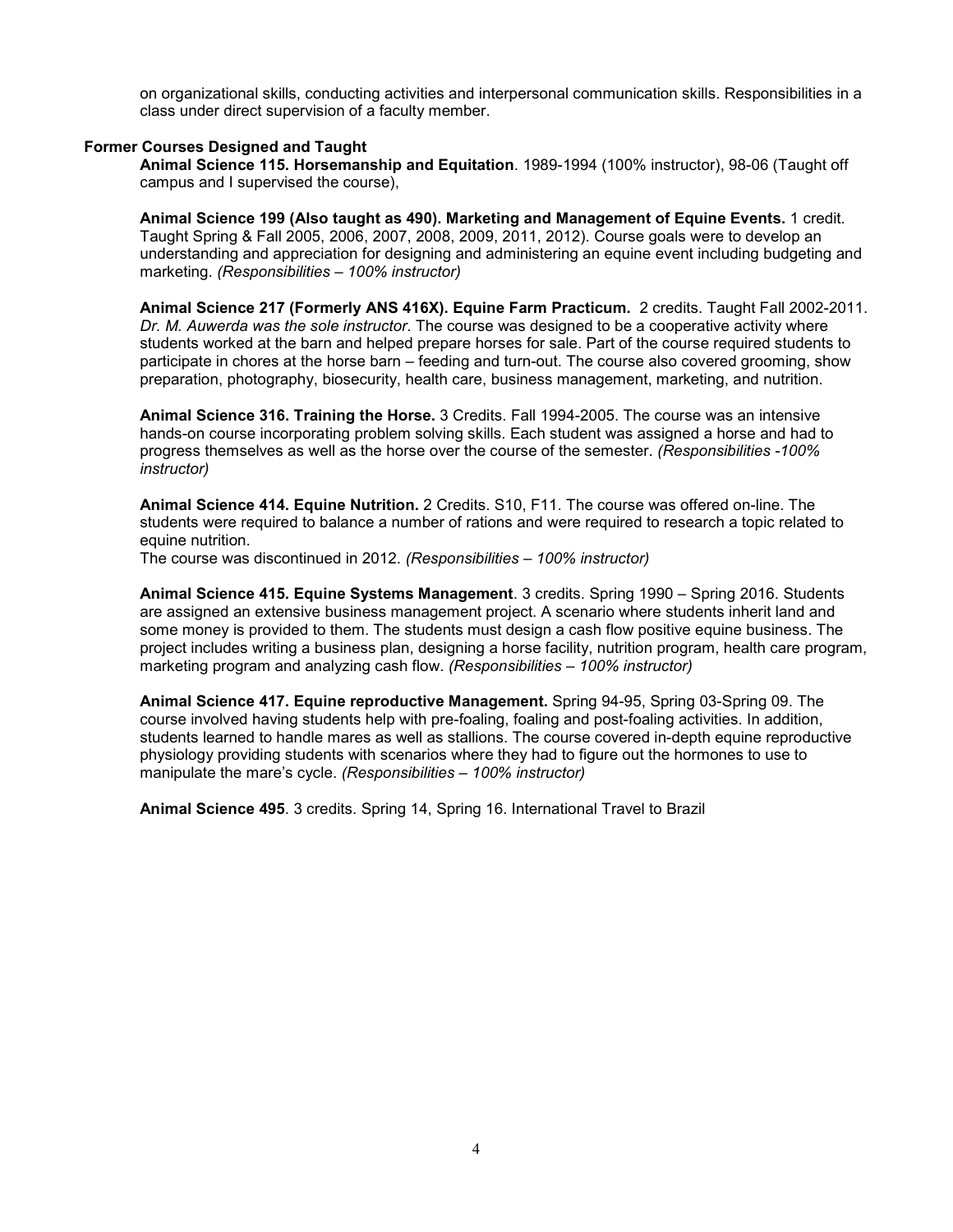## <span id="page-4-0"></span>**Teaching effectiveness, including student evaluation summaries.**

| <b>Fall 2020</b><br>Course | <b>Credit</b><br><b>Hours</b> | <b>Enrollment</b> | <b>Survey</b><br>responses | <b>Instructor established</b><br>an environment | <b>Overall rating of the</b><br>course |
|----------------------------|-------------------------------|-------------------|----------------------------|-------------------------------------------------|----------------------------------------|
|                            |                               |                   |                            | conducive to learning                           |                                        |
| AN S 313                   | $\mathfrak{D}$                | 25                | 9                          | 4.33                                            | 4.78                                   |
| AN S 216                   | 3                             | 80                | 35                         | 4.37                                            | 4.29                                   |
|                            |                               |                   |                            |                                                 |                                        |
|                            |                               |                   |                            |                                                 |                                        |
| <b>Spring 2020</b>         | <b>Credit</b>                 | <b>Enrollment</b> | <b>Survey</b>              | <b>Overall the instructor</b>                   | This course has been                   |
| Course                     | <b>Hours</b>                  |                   | responses                  | has been an effective                           | effective in advancing my              |
|                            |                               |                   |                            | teacher                                         | learning                               |
| AN S 313                   | $\overline{2}$                | 35                | 13                         | 4.15                                            | 4.23                                   |
| AN S 216                   | 3                             | 74                | 25                         | 4.54                                            | 4.6                                    |
|                            |                               |                   |                            |                                                 |                                        |

## **Student Comments from 2020**

Course evaluations for both courses demonstrated the students had a positive experience participating in the courses.

ANS216 comments: "Going to labs in person and having a really organized canvas!", "The assignments and modules were easy to find and very organized!", "Units flowed really well into the next new material", "Having plenty of information about each topic for each homework and the tests", "The lab assignments and homework assignments were very thorough and covered all material that we needed to know. These assignments helped me learn the material more than anything else".

ANS313 comments: "She gave us additional resources to help us understand where she found her information and allow us to double check.", "The course was easy to follow and keep up with on canvas. There were plenty of assignments, but nothing that was over the top.", "I think that this class overall had very effective learning styles. With online learning, it is harder to comprehend the material because we don't have the face to face classes", "The lecture slides, presentation videos, additional articles and quizzes helped my learning the most. It was easy to take notes and complete the required assignments".

### <span id="page-4-1"></span>**New courses developed and innovative teaching techniques introduced.**

Recognizing that students learn through a unique combination of auditory, visual and kinestheti**c** methods, I incorporate diverse methods in my teaching. My lectures have included image-rich PowerPoints, DVDs, YouTube videos, guest speakers, discussions, and Top Hat questions. I implement active learning activities such as "turn to your partner". Because working cooperatively is essential for our students' future success, I incorporate group activities in several classes, including evaluation of self and one another. Hands-on learning experiences are extremely important in the horse industry so, depending on the course, material is presented or demonstrated to the student and the student is then able to practice the topic. The experience allows a student to test, sense and apply information learned. In addition, hands-on learning empowers the students and builds their confidence in their knowledge and skill sets.

I was an early adopter of learning and communication platforms including WebCT, Blackboard, Canvas and StudyMate. I extensively used ThinkSpace, a learning tool developed at Iowa State University. Because of my expertise in use of ThinkSpace to aid student learning, I disseminated information about use of this teaching platform in poster presentations at two national conferences. I am scheduled as a speaker in a workshop about ThinkSpace this June at the National Association Equine Affiliated Academics. I also build assignments into courses so that students develop competencies in technology use. One novel example is developing and posting a blog on the Equine Science website during the Study Abroad trip to Brazil, which I co-led

With a combined extension and teaching appointment, I have built effective synergies into my program including providing equine-interest students with professional development and outreach opportunities, and integrating horse owners into teaching activities. Under my mentorship, student volunteers have gained experience as speakers, demonstrators, general assistants and designers for the ISU booth at the Iowa Horse Fair. These practical experiences extend their learning and have aided development of communication skills and professional interaction with the public.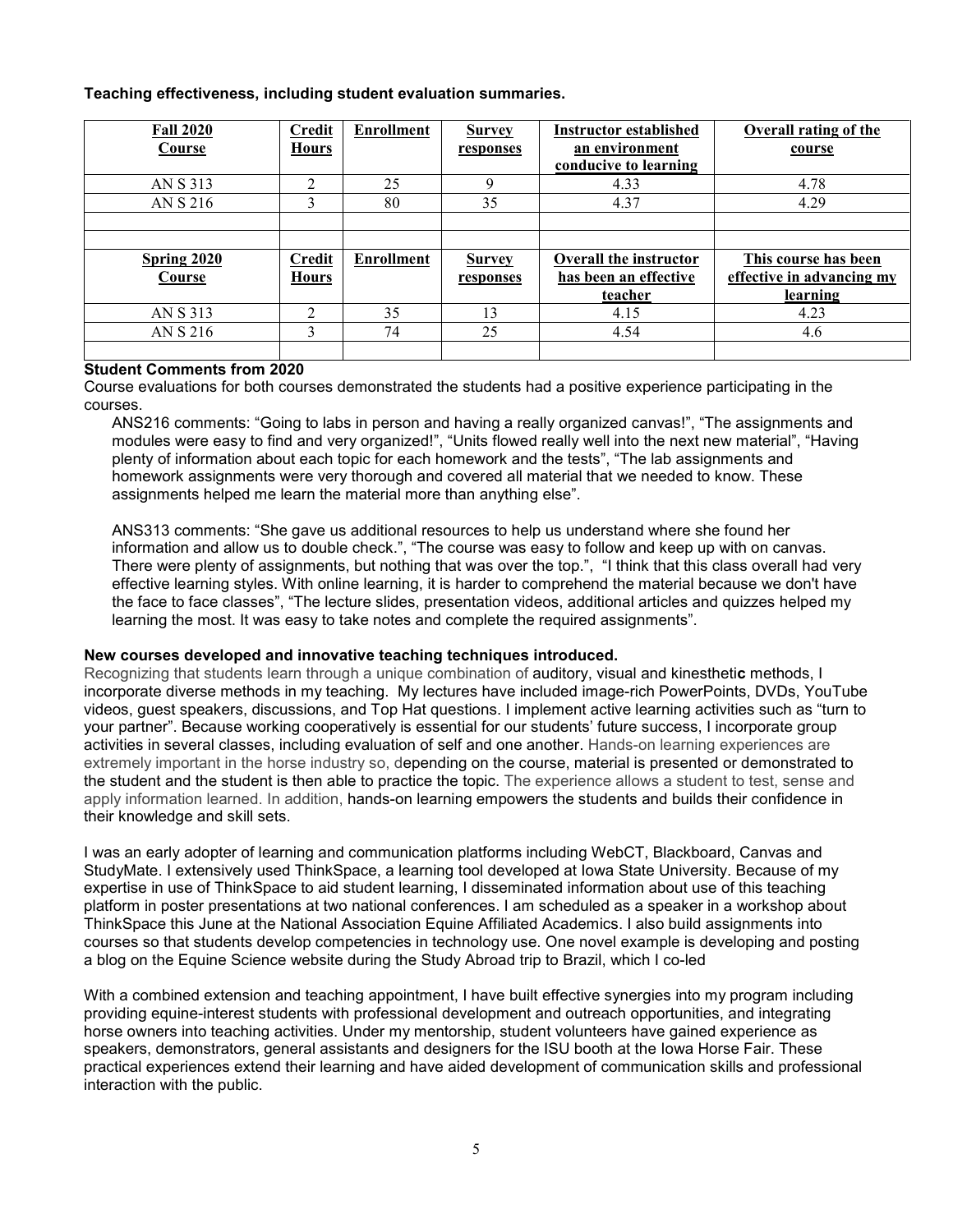#### <span id="page-5-0"></span>**Technological Activities Used In Teaching & Extension**

- 
- 2. Equine Science Web Site *Teaching Extension Designed and coordinate the site.*
- 
- 4. Facebook Iowa State University Equine Science. 2003-2020

1. Equine Blog Published on the equine science website. *Students who traveled to Brazil in 2016 posted a blog about their travels. Extra credit for current ANS216 and ANS313 students to write a blog on a current issue.* Selected papers written by students are published in on the website[.http://extension.iastate.edu/equine](http://extension.iastate.edu/equine)

> 3. Moodle *Developed a site for Master Equine Managers to access recordings, Power Points, articles and a large list of references.*

> Facebook Equine Science is used to post class images, extension activity images, events, Grazing News, club activities (B&B horse show) and posts relevant to the horse industry that other horse associations or groups have posted. 1850 Likes

<https://www.facebook.com/ISUEquine>

5. Grazing News Selected papers written by students were published in the newsletter. An on-line newsletter sent monthly to over 2000 subscribers. Open Rate 25-30%

## <span id="page-5-1"></span>**Teaching Activities & Accomplishments**

| 1. | International Travel to Brazil with Students                                               | 2014, 2016   |
|----|--------------------------------------------------------------------------------------------|--------------|
|    | 2. Equestrian Club Advisor                                                                 | 2014-2016    |
| 3. | lowa State University Equine Science/Extension and Outreach Web-Site developed             | 2015-Current |
|    | and maintained. http://www.extension.iastate.edu/equine                                    |              |
| 4. | lowa State University Block and Bridle Horse Show Facebook page developed and              | 2011-2012    |
|    | maintained. http://www.facebook.com/bbhorse                                                |              |
| 5. | Assist with Animal Science 116X                                                            | 2012         |
| 6. | Substitute instructor for AnS 317A                                                         | 2012-2019    |
| 7. | Husby, K. Assessment of Bacillus Subtilis PB6 in Horses. 1 <sup>st</sup> ISU Undergraduate | 2007         |
|    | Research Symposium                                                                         |              |
|    | 8. Supervise Equine Farm – Supervise barn manager, horse inventory and sales, farm         | 1989-2005    |
|    | budget, breeding horses, foaling mares, evaluation of animal performance, and              |              |
|    | training horses. Department Head discontinued faculty involvement in the                   |              |
|    | management of the farms.                                                                   |              |
|    | 9. Block and Bridle Horse Show                                                             | 1990-2012    |
|    | 10. Block and Bridle Horse Interest Advisor                                                | 1990-2011    |
|    | 11. Animal Science Round-Up                                                                | 1990-2012    |
|    | 12. Equine Information and Open House at the Horse Barn                                    | 2006-2001    |
|    | 13. AQHA Legacy Award - 50 consecutive years breeding Quarter Horses                       | 2004         |
|    | 14. SCAVMA. Equine Reproduction                                                            | 2002         |
|    | 15. Pre-Vet Club. Equine Reproduction & Foaling                                            | 2003         |
|    | 16. Pre-Vet Symposium. Equine Nutrition                                                    | 1998         |
|    | 17. Animal Science Seminar. Force of the Horse                                             | 1999         |
|    | 18. SCAVMA. Equine Nutrition                                                               | 1998         |
|    |                                                                                            |              |

### <span id="page-5-2"></span>**Horse Program Outside Reviewer responsibilities**

- 1. University of Wisconsin River Falls Equine Program Review (2013)
- 2. Chair Ellsworth Community College, Iowa Falls, IA Equine Program Review (2011)

#### <span id="page-5-3"></span>**Undergraduate Students Advised Per Semester**

- Dr. M. Auwerda currently advises ~35 students per year.
- From Spring 2011 to Spring 2019 Total advisees graduated 118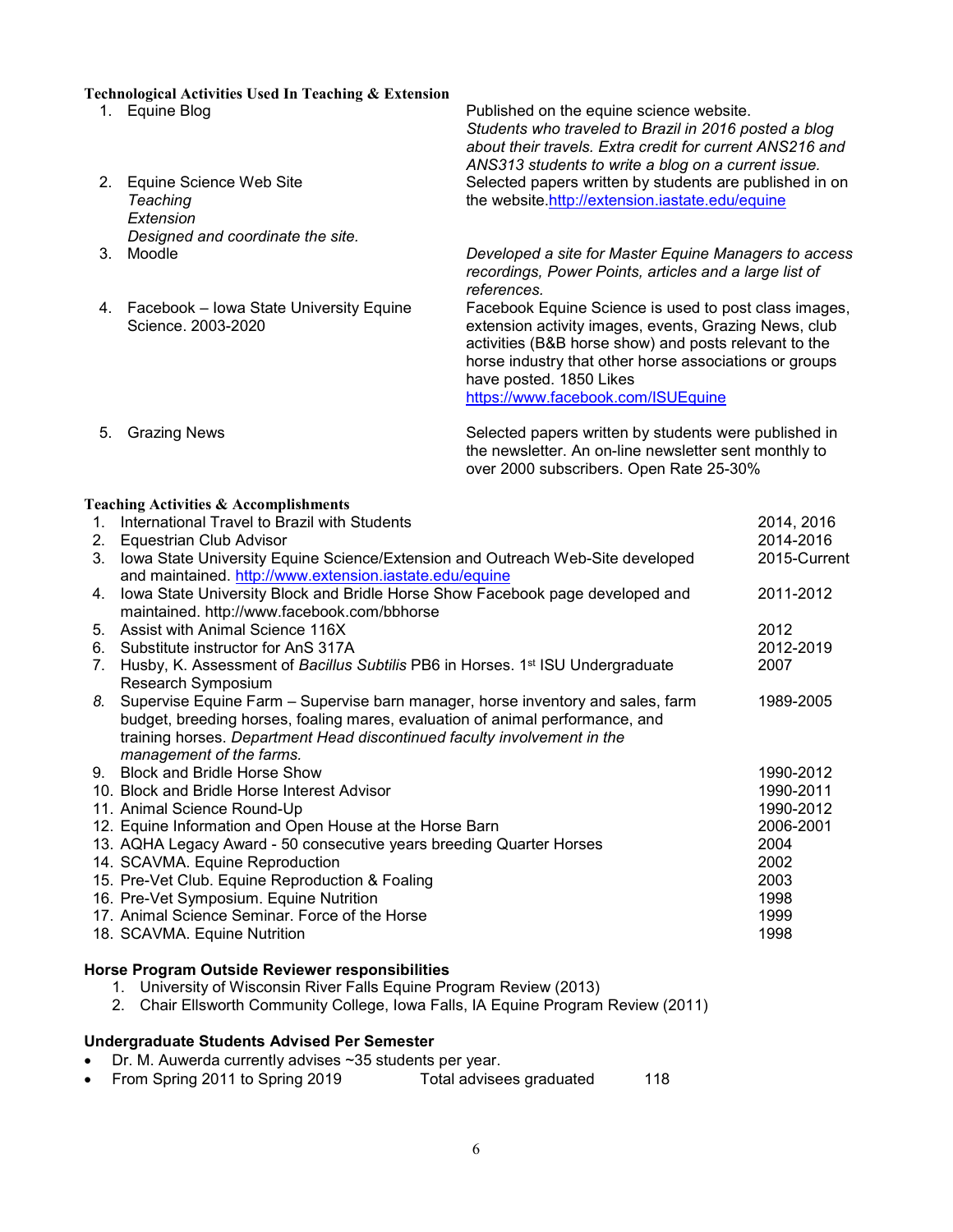# <span id="page-6-0"></span>**Graduate Student Advising**

|                                                                 | Completed: Served as Program of Study Major Professor                                                    |        |                                                                                                       |
|-----------------------------------------------------------------|----------------------------------------------------------------------------------------------------------|--------|-------------------------------------------------------------------------------------------------------|
| Student                                                         | Major                                                                                                    | Degree | Date                                                                                                  |
| Anna McKelvey<br><b>Master Equine Manager Evaluation</b>        | <b>Agriculture Education</b>                                                                             | M. Ag. | 2008                                                                                                  |
|                                                                 |                                                                                                          |        |                                                                                                       |
| Jennifer Ingwerson                                              | Animal Physiology                                                                                        | M.S.   | 2007                                                                                                  |
| Effect Of Cysterelin On Ovulation Rate In Mares                 |                                                                                                          |        |                                                                                                       |
| Megan Hall                                                      | Animal Physiology                                                                                        | M. Ag. | 2005                                                                                                  |
|                                                                 | The Effect of a Hindgut Modifier Pelleted Product Containing Saccharomyces cerevisiae on Cecal pH in the |        |                                                                                                       |
| <b>Equine Hindgut</b>                                           |                                                                                                          |        |                                                                                                       |
|                                                                 |                                                                                                          |        |                                                                                                       |
| James McGovern<br>Training And Teaching Methods - Video Project | <b>Agriculture Education</b>                                                                             | M.Ag.  | 2001                                                                                                  |
| Josie Coverdale                                                 | <b>Animal Nutrition</b>                                                                                  | M. S.  | 2000                                                                                                  |
|                                                                 | Effect of Horse-Bac Liquid on Gut Physiology in Horses.                                                  |        |                                                                                                       |
|                                                                 |                                                                                                          |        |                                                                                                       |
| Liv Sandberg                                                    | <b>Animal Nutrition</b>                                                                                  | M.S.   | 1998                                                                                                  |
| Exercise In Horses.                                             | The Effect Of Intensive Training And B-Hydroxy-B-Methylbutyrate (HMB) On The Physiological Response To   |        |                                                                                                       |
|                                                                 |                                                                                                          |        |                                                                                                       |
| David McCollum                                                  | <b>Animal Nutrition</b>                                                                                  | M. S.  | 1995                                                                                                  |
|                                                                 |                                                                                                          |        | The Metabolic Response To Exercise And Conditioning: A Comparison Between Arabians And Quarter Horses |
|                                                                 |                                                                                                          |        |                                                                                                       |
| <b>Teresa Martinez</b>                                          | <b>Animal Nutrition</b>                                                                                  | M. S.  | 1994                                                                                                  |
|                                                                 | Taurine Concentration In The Plasma Of Healthy And Sick Foals And The Colostrum And Milk Of Mares        |        |                                                                                                       |
|                                                                 |                                                                                                          |        |                                                                                                       |
|                                                                 |                                                                                                          |        |                                                                                                       |
| Student                                                         | Served as Program of Study Committee Member<br>Major                                                     | Degree | Date                                                                                                  |
| Holly Hendershot                                                | <b>Agriculture Education</b>                                                                             | M.S.   | 2021                                                                                                  |
| Equine Quality Assurance Program for Youth                      |                                                                                                          |        |                                                                                                       |
|                                                                 |                                                                                                          |        |                                                                                                       |
| Sarah Zwiefel                                                   | <b>Agriculture Education</b>                                                                             | M.S.   | 2020                                                                                                  |
|                                                                 | Marketing Your Equine Business: A Curriculum for Extension Programming                                   |        |                                                                                                       |
| Jill Walderbach                                                 | <b>Agriculture Education</b>                                                                             | M.S.   | 2012                                                                                                  |
| Development of an Equine Issues Course                          |                                                                                                          |        |                                                                                                       |
|                                                                 |                                                                                                          |        |                                                                                                       |
| Kelly Cline                                                     | Agriculture Education M.S.                                                                               |        | 2012                                                                                                  |
|                                                                 | Equine Assisted Learning And Development: Using Horses As Partners In Experiential Learning              |        |                                                                                                       |
| Hannah Swanborn                                                 | <b>Agriculture Education</b>                                                                             | M. Ag. | 2012                                                                                                  |
| 4-H Equine Life Skills Program                                  |                                                                                                          |        |                                                                                                       |
| Jennifer Dillon                                                 | <b>Agriculture Education</b>                                                                             | M.S.   | 2008                                                                                                  |
| Effect Of Cysterelin On Ovulation Rate In Mares                 |                                                                                                          |        |                                                                                                       |
| <b>Wendy Bonner</b>                                             | <b>Agriculture Education</b>                                                                             | M. Ag. | 2008                                                                                                  |
|                                                                 | Developing an Undergraduate Equine Science Course for NIAAC                                              |        |                                                                                                       |
|                                                                 |                                                                                                          |        |                                                                                                       |
| Megan Greene                                                    | <b>Agriculture Education</b>                                                                             | M. Ag. | 2006                                                                                                  |
|                                                                 | Developing a Course for Teaching Undergraduate Students to Teach Equitation                              |        |                                                                                                       |
| Josie Coverdale                                                 | <b>Animal Nutrition</b>                                                                                  | Ph.D.  | 2003                                                                                                  |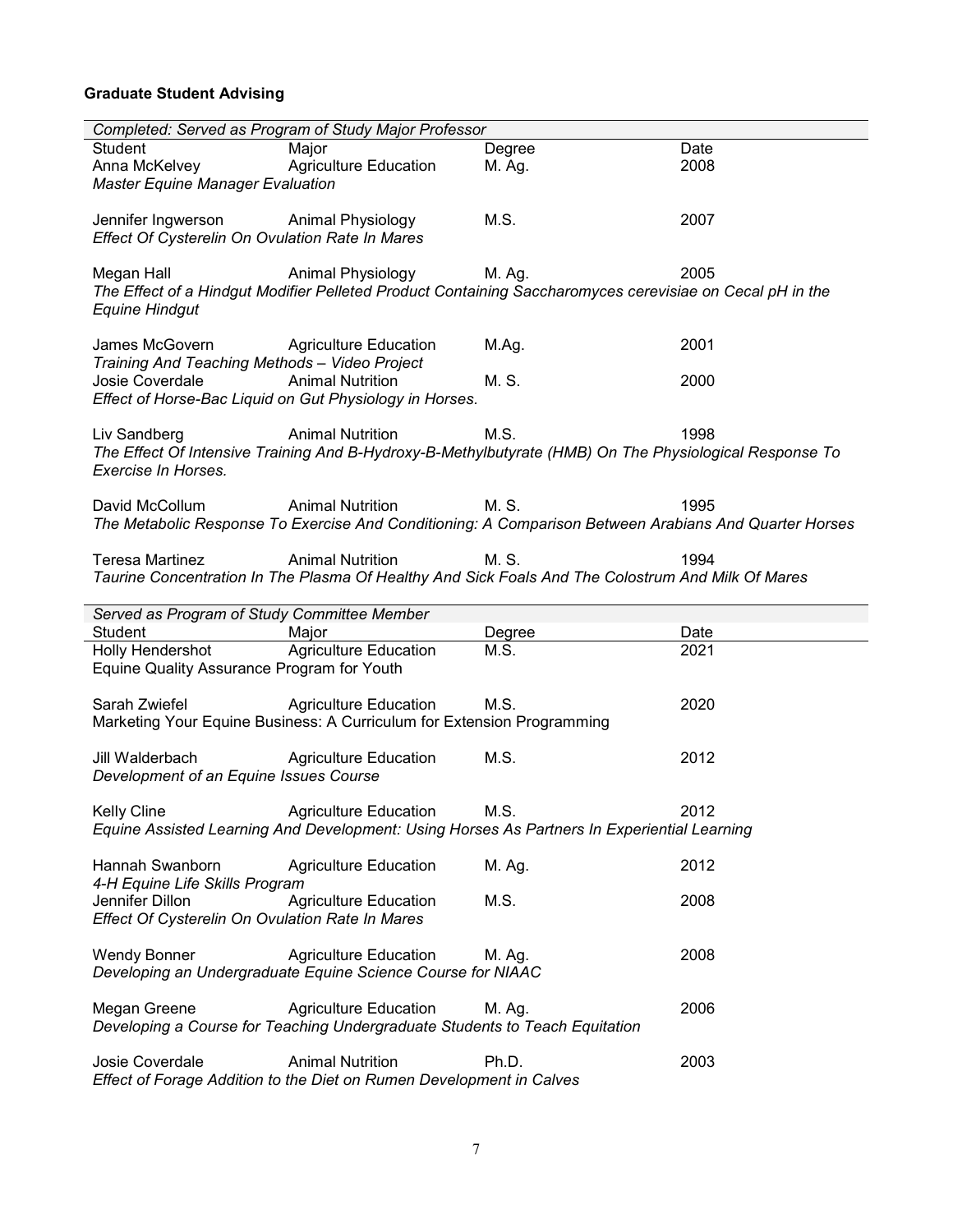<span id="page-7-0"></span>

| Carrie Hammer                                                            | <b>Animal Nutrition</b><br>Effects of Exogenous Immunoglobulins in Neonatal Animals | Ph.D. | 2003                                                                                                            |  |  |  |
|--------------------------------------------------------------------------|-------------------------------------------------------------------------------------|-------|-----------------------------------------------------------------------------------------------------------------|--|--|--|
| Erin McCaffrey<br><b>Equine Science WebQuest</b>                         | <b>Agriculture Education</b>                                                        | M. S. | 2001                                                                                                            |  |  |  |
| Carrie Hammer<br><b>Effect Of Obstetrical Assistance In Dairy Calves</b> | <b>Animal Nutrition</b>                                                             | M. S. | 1998                                                                                                            |  |  |  |
| Sushila Kapil<br>Period                                                  | <b>Animal Nutrition</b>                                                             | M. S. | 1994<br>Characterization Of Neutrophil CD18 Expression In Jersey Cows and Their Calves During the Preparturient |  |  |  |
| <b>Guest Lecturing</b><br>ANS 116X Assist instructor                     |                                                                                     |       |                                                                                                                 |  |  |  |
| AnS 317A Substitute for instructor when gone                             |                                                                                     |       |                                                                                                                 |  |  |  |
| ANS 320 Livestock Feeding Program Design                                 |                                                                                     |       | <b>Equine Nutrition</b>                                                                                         |  |  |  |
| ANS 332 Laboratory Methods in Reproduction                               |                                                                                     |       | Laboratory Methods in Reproduction -<br>Equine                                                                  |  |  |  |
| <b>Ruminants</b>                                                         | ANS 518 Digestive Physiology and Metabolism on Non-                                 |       | <b>Equine Nutrition</b>                                                                                         |  |  |  |
| ANS 114 Survey of the Animal Industry                                    |                                                                                     |       | <b>Horse Laboratory Section</b>                                                                                 |  |  |  |

## <span id="page-7-1"></span>**Teaching Related Publications and Media**

### **a. Teaching Conference Proceedings**

- 1. **Auwerda, P**., C. Weiner, and P. Boyle. 2012. Senior Equine Management Course Uses ThinkSpace to Develop Business and Facility Management Project. Teaching and Learning in the Animal Sciences. Madison, WI. p. 68.
- 2. **Auwerda, P.**, C. Weiner, and P. Boyle. 2012. ThinkSpace An Innovative Approach to a Current Issues and Business Management Project in a Senior Level Equine Systems Management Course. National Association Equine Affiliated Academics. Billings, MT. p. 26.
- 3. **Auwerda, P.** and G. Dahlke. 2010. Relevant Equine Intensive Nutrition Software. Midwest Animal Science. Des Moines, IA. p. 15.
- 4. **Miller-Auwerda, P.** and M. Hall. 2005. Utilizing undergraduate students for educational programs and promotion of a horse program. 19<sup>th</sup> Equine Science Society. Tucson, AZ.
- 5. **Miller-Auwerda, P.** and G. Dahlke. 2005. Brands For Horses Ration and Nutritional Decision Software. 19th Equine Science Society, Tucson, AZ.

### **b. ANS 216 – Equine Science Videos<https://iastate.box.com/v/ANS216-Video-Project>**

- 1. A Ride to Remember Racing Career Jockeys by Tiana Black
- 2. Accessing the Controversy of Rodeo in the Equine Industry by Sarah Hetherington
- 3. Equine Breeder Ranch and Rodeo by Landon Foster
- 4. Equine Cloning by Haley Burling
- 5. Equine Dentistry by Claire Roe
- 6. Equine Pedigree Analyst by Megan Marchese
- 7. Equine Science Instructor by Colleen Curtin
- 8. Equine Veterinarian Technician by Sage Sherburne
- 9. Equine Veterinarians in Practice by Erin Kay
- 10. Farrier's Care for Your Horse's Hooves by Tina Poulias
- 11. Foaling Difficulties by Katrina Feeders
- 12. Horse Pharmaceuticals by Alexis Oehlerich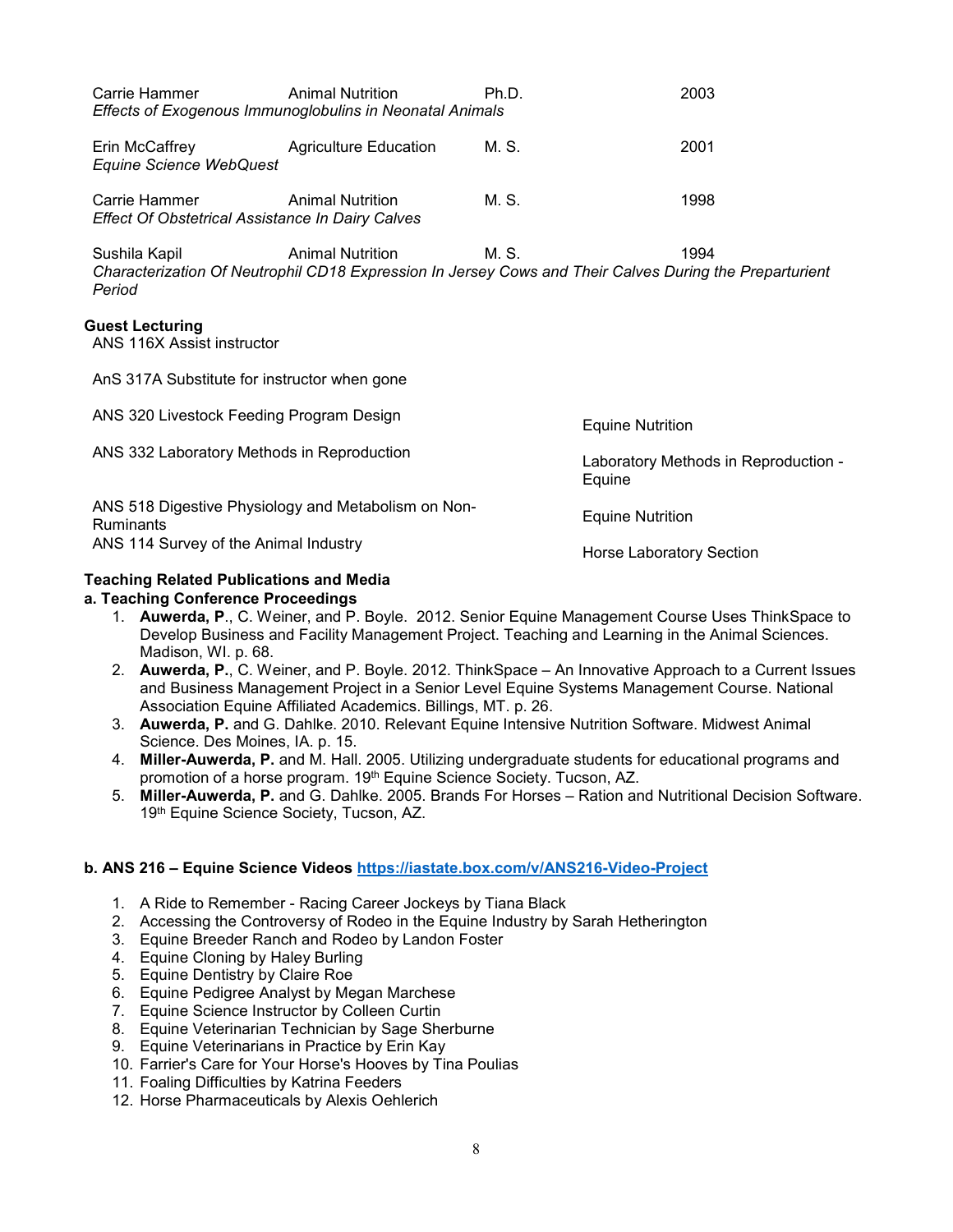- 13. How Horses Learn by Kaitlin Wiley
- 14. Issues Facing Soring and Abusive Training Methods by Julie Fisher.
- 15. Navicular Disease by Katrina Lee
- 16. Performance Enhancing Drugs in the Racing Industry by Kathryn Richardson
- 17. The Shortage of Large Animal Vets in Rural America by Charlotte Everist
- 18. The Use of Bits and Their Effect on Respiration by Emma Kelley
- 19. Veterinarians in the Equine World by Makayla Lange

## **c. Blog Posts and Articles (Web Pages) written by Students and Reviewed by Peggy Auwerda (2018-2020)**

- 1. Bishop, K. and **P. Auwerda.** 2020. [Why a Clover Leaf Pattern?](https://www.extension.iastate.edu/equine/blog/dr-peggy-m-auwerda/why-clover-leaf-pattern)
- 2. Treadwell, C. and **P. Auwerda**. 2020. [Setting our Sights on Equine Glaucoma](https://www.extension.iastate.edu/equine/blog/dr-peggy-m-auwerda/setting-our-sights-equine-glaucoma)
- 3. McCartan, B. and **P. Auwerda**.2020. [Deep Digital Flexor Tendon Damage in Barrel Racers](https://www.extension.iastate.edu/equine/deep-digital-flexor-tendon-damage-barrel-racers)
- 4. Granzow, B. and **P. Auwerda.** 2020. [Western Pleasure Horse Tears Suspensory](https://www.extension.iastate.edu/equine/western-pleasure-horse-tears-suspensory)
- 5. Kay, J. and **P. Auwerda**. 2020. [Journey to a Career as a Practicing Veterinarian](https://www.extension.iastate.edu/equine/journey-career-practicing-veterinarian)
- 6. Cihak, C., J. Vergauwen, and **P. Auwerda**. 2020. [Management and Care of Scurry Driving Equine](https://www.extension.iastate.edu/equine/management-and-care-scurry-driving-equine-teams)  **Teams**
- 7. Berkland, J., K. Walter, and **P. Auwerda**.2020. [Superficial Digital Flexor Tendinitis](https://www.extension.iastate.edu/equine/superficial-digital-flexor-tendinitis)
- 8. Berkland, J., K. Walter, and **P. Auwerda**. 2020. [Kentucky Derby: Physiologically Training the Racehorse](https://www.extension.iastate.edu/equine/kentucky-derby-physiologically-training-racehorse)
- 9. Bishop, A. and **P. Auwerda**. 2020. [Navicular Disease in Western Pleasure Horses](https://www.extension.iastate.edu/equine/navicular-disease-western-pleasure-horses)
- 10. Kosusnik, A. and **P. Auwerda.** 2020. [Training a Horse for Being a Working Cow Horse](https://www.extension.iastate.edu/equine/training-horse-being-working-cow-horse)
- 11. Rettkowski, M. and **P. Auwerda**. 2020. [Development of a Barrel Racing Conditioning Program](https://www.extension.iastate.edu/equine/development-barrel-racing-conditioning-program)
- 12. Brownell, J. and **P. Auwerda**. 2020. [The Evaluation and Training of Equine Western Pleasure](https://www.extension.iastate.edu/equine/evaluation-and-training-equine-western-pleasure)
- 13. Schroeder, J. K. Schutter, and **P. Auwerda.**2020. [The Evaluation and Training of Arabian Endurance](https://www.extension.iastate.edu/equine/evaluation-and-training-arabian-endurance-racing)  **Racing**
- 14. Peterson, E. and **P. Auwerda.** 2019. [A Severe Tummy Twist.](https://www.extension.iastate.edu/equine/blog/dr-peggy-m-auwerda/severe-tummy-twist) Blog
- 15. Wylder, A. 2019. [A Summery Summer Summary](https://www.extension.iastate.edu/equine/blog/dr-peggy-m-auwerda/summery-summer-summary) . Blog
- 16. Treadwell, C. and **P. Auwerda.** 2019. [Setting Our Sites on Equine Glaucoma.](https://www.extension.iastate.edu/equine/blog/dr-peggy-m-auwerda/setting-our-sights-equine-glaucoma) Blog
- 17. Treadwell, C. 2019. [Wrangling the Rockies](https://www.extension.iastate.edu/equine/blog/dr-peggy-m-auwerda/wrangling-rockies) . Blog
- 18. Marburger, C. and **P. Auwerda.** 2019. [How to Train a Horse for a Steer Wrestling Event.](https://www.extension.iastate.edu/equine/how-train-horse-steer-wrestling-event) Article
- 19. Haefner, Avery. 2019. [Spending time with horses can improve your health!](https://www.extension.iastate.edu/equine/blog/dr-peggy-m-auwerda/spending-time-horses-can-improve-your-health) Blog
- 20. Bishop, Kammi. 2019. [Why a Clover Leaf Pattern?.](https://www.extension.iastate.edu/equine/blog/dr-peggy-m-auwerda/why-clover-leaf-pattern) Blog
- 21. Kosusnik, A. and **P. Auwerda.** 2019. [Training a Horse for Being a Working Cow Horse](https://www.extension.iastate.edu/equine/training-horse-being-working-cow-horse) Article
- 22. Rettkowski, M. and **P. Auwerda.** 2019. [Development of a Barrel Racing Conditioning Program](https://www.extension.iastate.edu/equine/development-barrel-racing-conditioning-program) Article
- 23. Brownell, J. and **P. Auwerda.** 2019. [The Evaluation and Training of Equine Western Pleasure](https://www.extension.iastate.edu/equine/evaluation-and-training-equine-western-pleasure) Article
- 24. Simpson, H. 2019. [Exchange Program at Wroclaw University of Environmental and Life Sciences](https://www.extension.iastate.edu/equine/exchange-program-wroclaw-university-environmental-and-life-sciences)
- 25. Wileman, C. and P. **Auwerda** 2019**.** [Heat Therapy and Electrotherapy in Equine](https://www.extension.iastate.edu/equine/heat-therapy-and-electrotherapy-equine)
- 26. Forbes, M. and **P. Auwerda.** 2018. [Barrel Racing](https://www.extension.iastate.edu/equine/barrel-racing)
- 27. Simpson, H. and **P. Auwerda.** 2018. [Kodiak Baptist Mission Internship](https://www.extension.iastate.edu/equine/kodiak-baptist-mission-internship)
- 28. von Rentzel, M. and **P. Auwerda.** 2018. [The Sport of Reining](https://www.extension.iastate.edu/equine/sport-reining)
- 29. Wiles, M. and **P. Auwerda.** 2018. [The Physiology of a Champion Driver: Form to Function](https://www.extension.iastate.edu/equine/physiology-champion-driver-form-function)
- 30. Swam. A and **Miller-Auwerda, P.** 2014. Social Learning in Horses. Grazing News. June.
- 31. Dunham. L. and **Miller-Auwerda, P**. 2014. s. Grazing News. June.
- 32. Abbott, P. and **P. Miller-Auwerda.** 2014. The Use of Cisplatin In The Treatment Of Equine Melanoma. Grazing News. December.
- 33. Pomfret, A. and **P. Miller-Auwerda**. 2014. Equine Cardiac Disorders: Impact on Athletic Ability and Recommendations for the Equine Athlete. Grazing News. December.
- 34. Coughlin, B. and **P. Miller-Auwerda.** 2012. Using Bedding Material to Increase Equine Welfare. *Grazing News*. October.
- 35. eterson, K. and **P. Miller-Auwerda.** 2012. Sporting Activity Following Colic Surgery in Horses. *Grazing News*. July.
- 36. Lawler, K. and **P. Miller-Auwerda.** 2012. Review of Stem Cell Therapy Research. *Grazing News*. June.
- 37. Carrothers, A. and **P. Miller-Auwerda**. Review of Voluntary Intake and Digestibility of Teff Hay Fed to Horses. 2012. *Grazing News*. May.
- 38. Naaktgeboren, K. and **P. Miller-Auwerda**. 2011. Dealing with Neurological Emergencies. *Grazing News*. November.
- 39. Kurth, L. and **P. Miller-Auwerda**. 2011. Equine Infectious Anemia. *Grazing News*. September.
- 40. Burgart, M. and **P. Miller-Auwerda**. 2011. Equine Joint and Muscle Forces. *Grazing News*. July.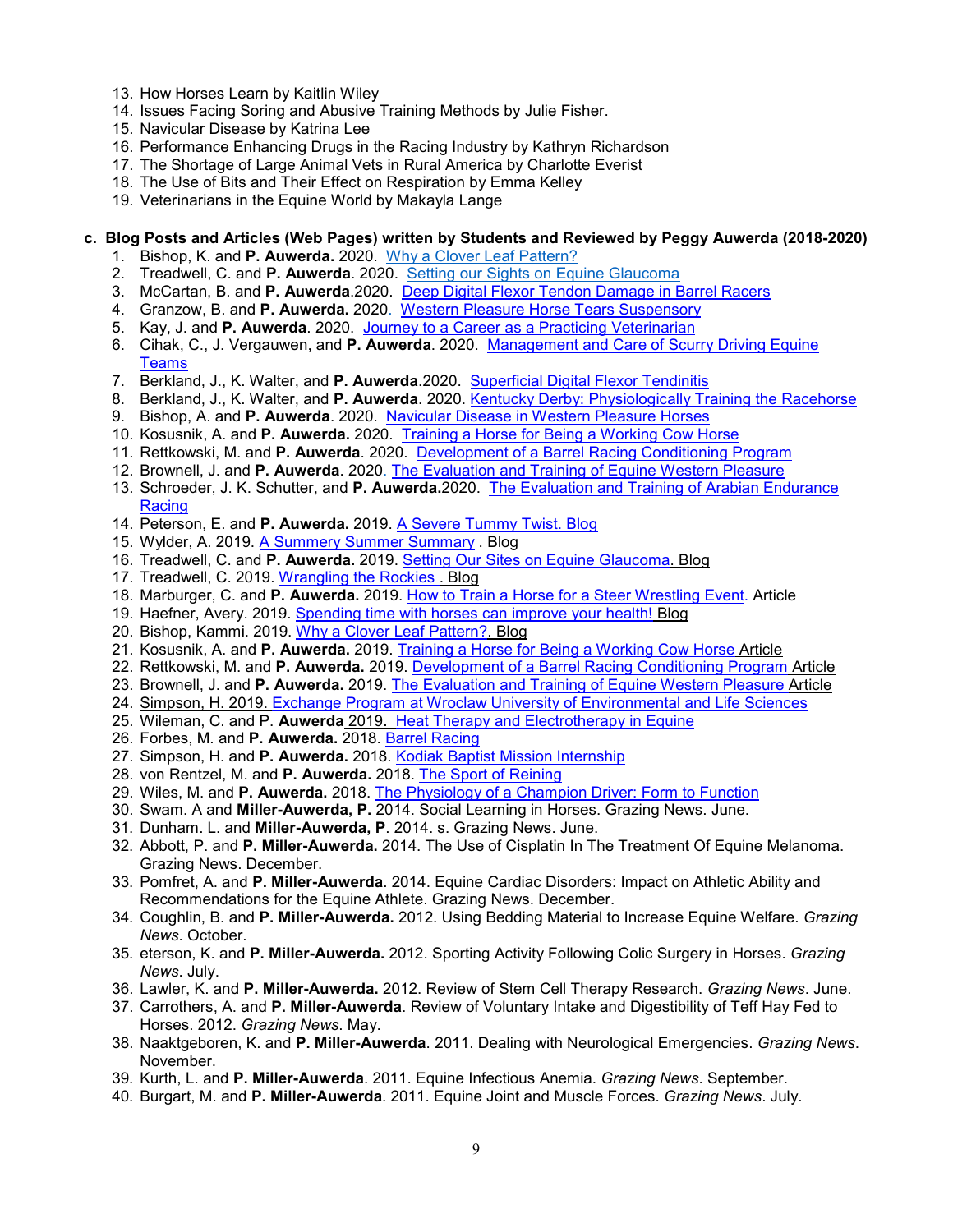- 41. Nettleton, A. and **P. Miller-Auwerda**. 2011. The Immune Response to Exercise. *Grazing News*. June.
- 42. Spenler, K. and **P. Miller-Auwerda**. 2011. Tryptophan. *Grazing News.* June.
- 43. Harris, M. and **P. Miller-Auwerda**. 2011. Eating Frustration in Stabled Horses. *Grazing News*. May.
- 44. Dixon, J. and **P. Miller-Auwerda**. 2011. Glucosamine. *Grazing News*. May.
- 45. Oberembt, K. and **P. Miller-Auwerda**. 2011. Acute and Chronic Laminitis. *Grazing News*. April.
- 46. Chick, K. and **P. Miller-Auwerda**. 2011. Equine Protozoal Myeloencephalitis. *Grazing News.* April.
- 47. Ehlinger-Beecher, C. and **P. Miller-Auwerda**. 2011. USDA Quarantine Procedure. *Grazing News*. February.
- 48. Donovan, D. and **P. Miller-Auwerda**. 2011. Leptospirosis. *Grazing News*. January.
- 49. Marrone, M. and **P. Miller-Auwerda**. 2010. Equine Uveitis. *Grazing News*. December.
- 50. Linden, R. and **P. Miller-Auwerda**. 2010. Methylsulfonylmethane (MSM). *Grazing News*. June.
- 51. Gealow, L. and **P. Miller-Auwerda**. 2010. Adequan® I.M. (polysulfated glycosaminoglycan). *Grazing News.* June.
- 52. Benton, J., **P. M. Auwerda**, C. Youngs and L. Evans. 2010. Induction of Ovulation and LH Response in Cyclic Mares Treated with Gonadorelin Diacetate Tetrahydrate. Iowa State University Animal Industry Report. A.S. Leaflet R2535.
- 53. Mutschler, A. and **P. Miller-Auwerda**. 2009. Equine Rabies. *Grazing News*. September.
- 54. Murphy, J. and **P. Miller-Auwerda**. 2009. Black Walnut Toxicity. *Grazing News*. September.
- 55. Hall, A. and **P. Miller-Auwerda.** 2009. Ringbone. Grazing News. June.
- 56. Haban, A. and **P. Miller-Auwerda**. 2009. Prevention of Insect-Borne Diseases*. Grazing News*. June.
- 57. Anderson, B. and **P. Miller-Auwerda**. 2008. Determination of Equine Fetal Gender by Transabdominal Ultrasound. *Grazing News*. August.
- 58. Bullock, A. and **P. Miller-Auwerda.** 2004. Hoof and Leg Care. *Grazing News*. November.
- 59. Westmeyer, J. and **P. Miller-Auwerda**. 2004. Gaits of Horses. *Grazing News*. November.
- 60. Haase, K. and **P. Miller-Auwerda.** 2004. Professional Rodeo Cowboy Association. *Grazing News.* November.
- 61. Chittick, W. and **P. Miller**. 1998. Equine Vices. Horse*power*.
- 62. Kee, J. and **P. Miller**. 1998. Tying-up: Azoturia and Rhabdomyolysis. Horse*power*.
- 63. Behrens, M. and **P. Miller**. 1998. Equine Rhinopneumonitis. Horse*power*.
- 64. Eckles, N. and **P. Miller**. 1998. Uterine Cysts In Mares. Horse*power*.
- 65. Keller, K. and **P. Miller.** 1997. Equine Shipped Semen: Points of Interest to the Mare Owner. Horse*power.*
- 66. Scholz, S. and **P. Miller.** 1997. The Causes, Effects, and Treatments of Cribbing. Horsep*ower*.
- 67. Kinser, T. and **P. Miller**. 1997. Form To Function. Horse*power.*
- 68. Mahr, J. and **P. Miller**. 1996. Does "Sweating" Reduce The Neck And Jowl Region On A Horse? Horse*power.*
- 69. Hill, J. and **Miller, P**. 1996. Bowed Tendon Treatment In The Horse. Horse*power*.
- 70. Anderson, N. and **P. Miller**. 1996. What Is Heaves And How Can Heaves Affect My Horses? Horse*power.*
- 71. Kovich, D. and **P. Miller**. 1996. Breeding For Color. Horse*power.*
- 72. Dukeshier, S. and **P. Miller**. 1996. Is Pounce Toxic To Horses? Horse*power.*
- 73. Burks, M. and **P. Miller**. 1996. The Horse I Bought Is Not The Horse On The Registration Papers. Horse*power.*
- 74. Hill, J. and **P. Miller**. 1996. Worms and Dewormers. Horse*power.*
- 75. Beauchamp, M. and **P. Miller**. 1996. Hypothyroidism in Horses. Horse*power.*
- 76. Brown, M. and **P. Miller**. 1995. Leafhoppers and Alfalfa hay. Horse*power.*
- 77. Kovich, D. and **P. Miller**. 1995. Antigen Incompatibility and Hemolytic Disease. Horse*power*.
- 78. Dukeshier, S. and **P. Miller**. 1995. Is Alsike Clover Toxic to Horses? Horse*power.*

## <span id="page-9-0"></span>**Teaching Proposals submitted**

**1. Auwerda, P.** 2010. Equine Nutrition and Feeding, AnS 414X. Distance education program grant: College of Agriculture and Life Sciences at Iowa State University. \$2500. *Contributed 100% of grant effort. Creation of a new course for AnS students and students in other areas. The course was on-line and taught using Adobe Connect*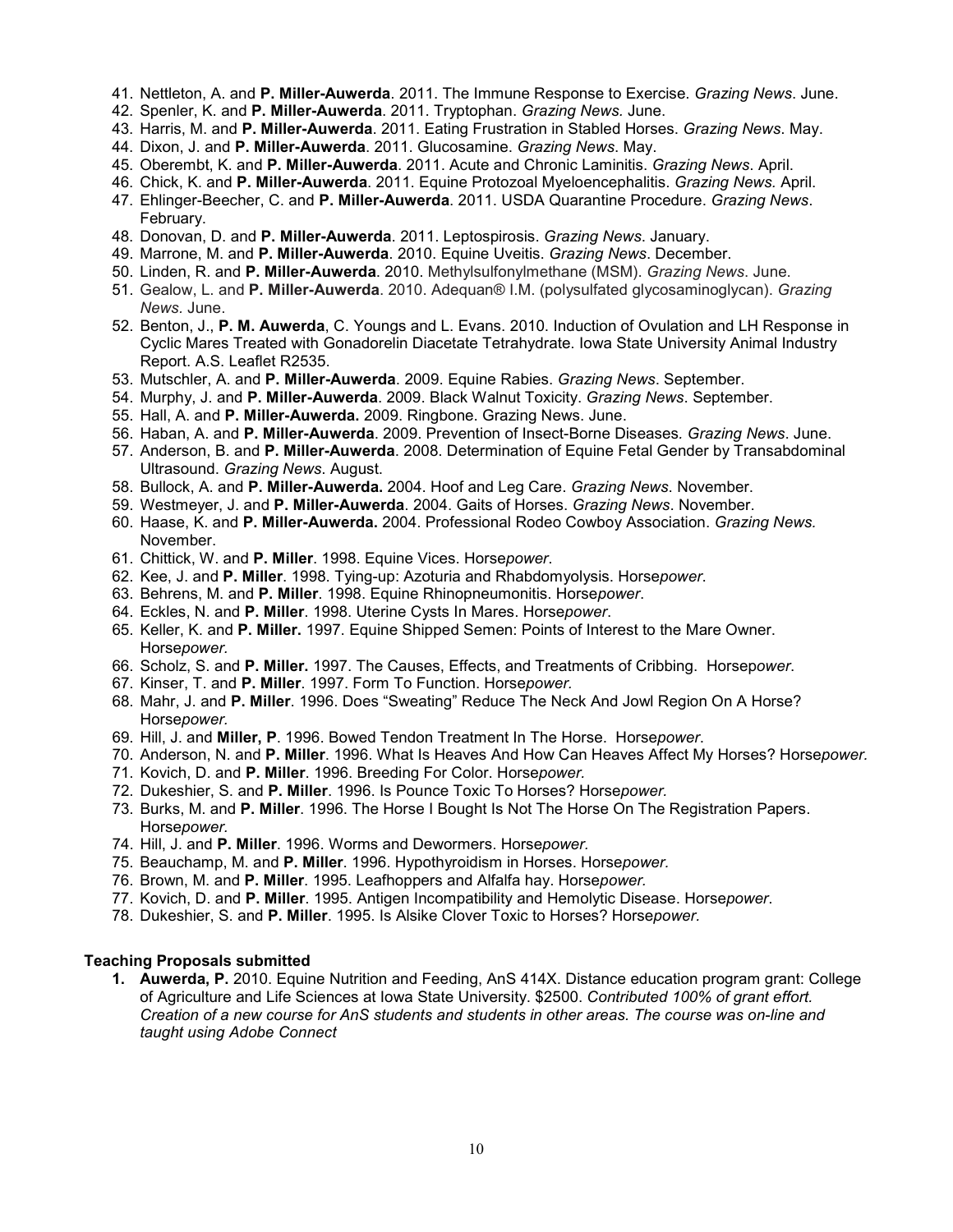# <span id="page-10-0"></span>**Courses Taken To Improve Teaching/Extension Skills**

| 1. | Synchronous communication tools                                                                | 2020       |
|----|------------------------------------------------------------------------------------------------|------------|
| 2. | Choose your instructional tool adventure                                                       | 2020       |
| 3. | Instructional innovations in the College of Agriculture and Life Sciences                      | 2020       |
| 4. | <b>Managing Bias</b>                                                                           | 2020       |
| 5. | Title IX Training - Supervisors                                                                | 2020       |
| 6. | <b>Understanding FERPA</b>                                                                     | 2020       |
| 7. | <b>Child Abuse Awareness and Prevention</b>                                                    | 2020       |
| 8. | <b>ISU Inclusive Classroom Training</b>                                                        | 2020       |
| 9. | Transparent Design in Higher Education Teaching and Leadership                                 | 2020       |
|    | 10. Canvas Roundtable, Brenton Center.                                                         | 2018       |
|    | 11. Applying Quality Matters Workshop. CELT                                                    | 2018       |
|    | 12. Content Editor Training for Extension                                                      | 2018, 2019 |
|    | 13. Working on Effective Learning for Adults: Learning Objectives                              | 2018       |
|    | 14. Terro Training                                                                             | 2018       |
|    | 15. ThinkSpace Workshop                                                                        | 2017       |
|    | 16. Team Based Learning                                                                        | 2016       |
|    | 17. ThinkSpace Community                                                                       | 2016       |
|    | 18. Communication in the Classroom & Learning Circle                                           | 2016       |
|    | 19. Critical Thinking Teaching & Learning Circle                                               | 2015       |
|    | 20. Team Based Learning                                                                        | 2015       |
|    | 21. ThinkSpace Community                                                                       | 2015       |
|    | 22. Blackboard Users Group (BUG) Meeting                                                       | 2015       |
|    | 23. Understanding FERPA                                                                        | 2015       |
|    | 24. BbLearn: Designing Your Course to Promote Student Success                                  | 2014       |
|    | 25. Blackboard Users Group (BUG) Meeting                                                       | 2014       |
|    | 26. SoftChalk                                                                                  | 2014       |
|    | Create Interactive eBooks with SoftChalk eBook Builder<br>$\bullet$                            |            |
|    | Create, Manage and Share Content with SoftChalk Cloud<br>$\bullet$                             |            |
|    | An Overview of SoftChalk Cloud<br>TextPoppers, Images and Hyperlinks                           |            |
|    | Navigation Features and Sidebars                                                               |            |
|    | Embedded Media                                                                                 |            |
|    | Quizzes, Quiz Groups and SoftChalk ScoreCenter<br>$\bullet$                                    |            |
|    | Interactive Learning Activities: The Presentation Group                                        |            |
|    | Interactive Learning Activities: The Scoring Group<br>Creating, Importing and Modifying Tables |            |
|    | 27. Flipped Classroom                                                                          | 2014       |
|    | 28. Title IX Awareness and Violence Prevention for Faculty and Staff                           | 2013       |
|    | 29. Unlawful Harassment Prevention for Higher Education Faculty                                | 2013       |
|    | 30. Unlawful Harassment Prevention for Supervisor Supplement for Higher Education Faculty      | 2013       |
|    | 31. Learning Ecosystem Faculty Focus Group                                                     | 2013       |
|    | 32. Project Learn                                                                              | 2013       |
|    | 33. What's New in Blackboard Learn                                                             | 2013       |
|    | 34. What's New with Responseware and Turning Point                                             | 2013       |
|    | 35. Blackboard Users Meeting                                                                   | 2013       |
|    | 36. Intermediate Dreamweaver                                                                   | 2012       |
|    |                                                                                                |            |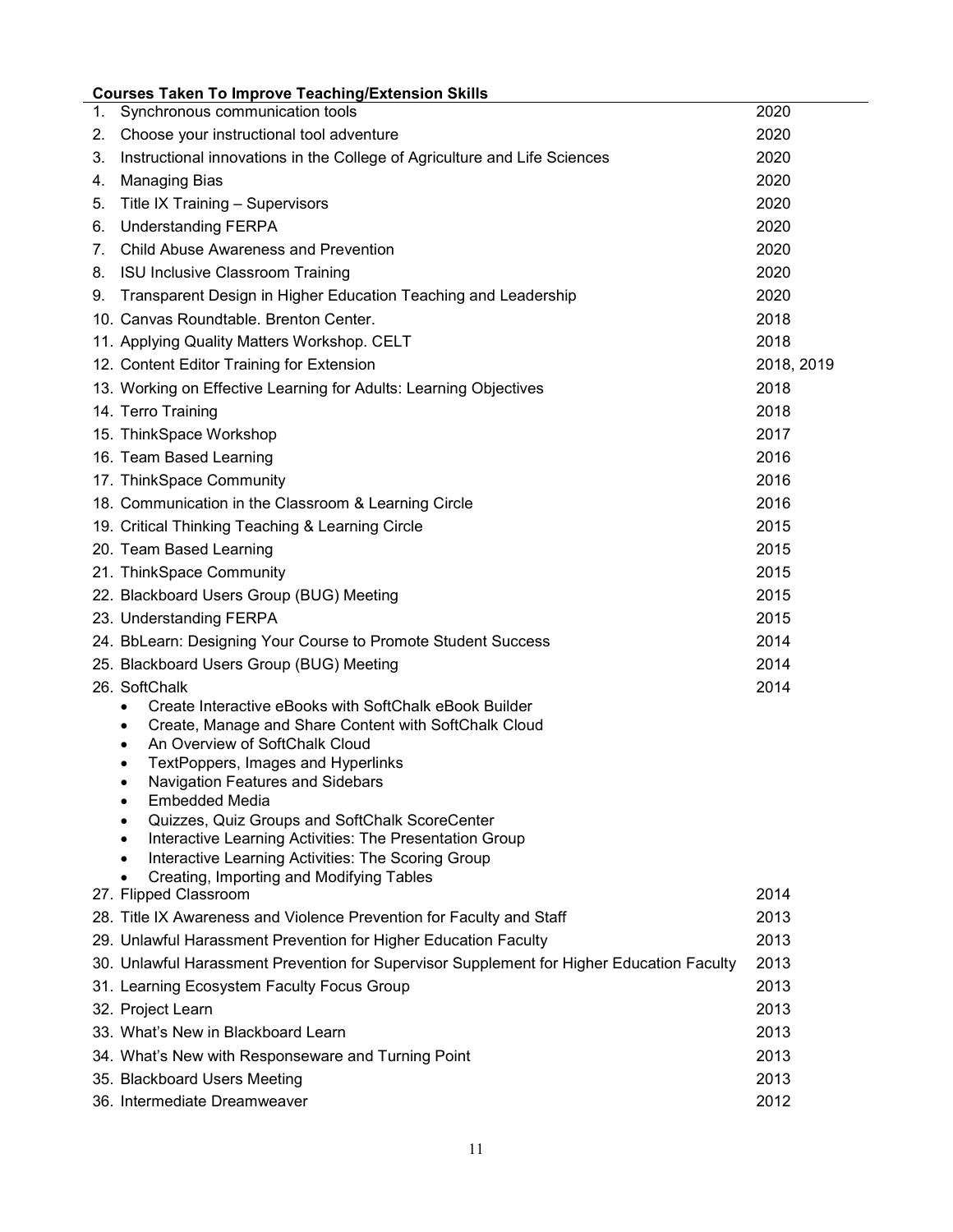| 37. AQHA Show Management School                                                                                                                                       | 2012         |
|-----------------------------------------------------------------------------------------------------------------------------------------------------------------------|--------------|
| 38. CELT - Mobile Learning Opportunities                                                                                                                              | 2012         |
| 39. CELT - Bb Innovative Teaching Series #6: Why and How to Best Use Rubrics in<br><b>Blackboard Learn 9.1</b>                                                        | 2012         |
| 40. CELT-Bb Innovative Teaching Series-4-OnlineTesting:How to Use Standard CMS Tools<br>to Reduce Cheating                                                            | 2012         |
| 41. Thinkspace Users Group Meetings                                                                                                                                   | 2012         |
| 42. Blackboard Users Group Monthly Meeting                                                                                                                            | 2012         |
| 43. Blackboard Learn Grade Center II: Advanced                                                                                                                        | 2012         |
| 44. Blackboard Users Group Monthly Meeting                                                                                                                            | 2011         |
| 45. Hands-On ThinkSpace: A Multipurpose Instructional Tool                                                                                                            | 2011         |
| 46. ISU Extension Annual Conference                                                                                                                                   | 2011         |
| 47. Blackboard Users Group Monthly Meeting                                                                                                                            | 2011         |
| 48. Intro to ThinkSpace, a Multipurpose Instructional Tool                                                                                                            | 2011         |
| 49. Blackboard Learn: Communication with Students                                                                                                                     | 2011         |
| 50. Blackboard Learn: Developing Learning Activities                                                                                                                  | 2011         |
| 51. ISU Extension Annual Conference                                                                                                                                   | 2010         |
| 52. Introduction to Dreamweaver                                                                                                                                       | 2010         |
| 53. Introduction to Dreamweaver – Tables and More Links                                                                                                               | 2010         |
| 54. Dreamweaver III - Layers and Behaviors                                                                                                                            | 2010         |
| 55. Dreamweaver IV - Projects                                                                                                                                         | 2010         |
| 56. Introduction to Flash                                                                                                                                             | 2010         |
| 57. Introduction to Fireworks                                                                                                                                         | 2010         |
| 58. ISU Extension Annual Conference                                                                                                                                   | 2009         |
| 59. On-line Collaboration with Wimba Tools                                                                                                                            | 2009         |
| 60. "Google Docs: Collaborative Tools for the Classroom"                                                                                                              | 2009         |
| 61. On-line Collaboration with Wimba Tools                                                                                                                            | 2009         |
| 62. Invite Diversity                                                                                                                                                  | 2008         |
| 63. Classroom Response System Using the New TurningPoint Clickers to Engage Students<br>in the Class                                                                  | 2008         |
| 64. ISU Extension Technology Showcase - Case Studies Using Moodle, Collaboration Tools,<br>Video: Shooting, Editing and Uploading, Uploading Video for Use in the CMS | 2008         |
| 65. Wimba - A Virtual On-line Classroom                                                                                                                               | 2008         |
| 66. Designing WebCT Vista                                                                                                                                             | 2008         |
| 67. Flash MX I: Introduction to Macromedia Flash                                                                                                                      | 2004         |
| 68. A Beginner's Guide to Creating Web Pages for Instruction                                                                                                          | 2003<br>2003 |
| 69. Microsoft FrontPage MS Office 2002 II: Advanced Formatting<br>70. Adobe Acrobat I (v 5.0): Creating PDF Files for Universal Document Exchange                     | 2003         |
| 71. American Quarter Horse Association Show Management Certification School                                                                                           | 2006, 2008,  |
|                                                                                                                                                                       | 2009, 2012   |
| 72. Intermediate Photoshop II<br>73. WebCT - Organizing and delivering your content                                                                                   | 2001<br>2001 |
| 74. Equine Reproductive Management and Artificial Insemination, Colorado State University                                                                             | 2000         |
| 75. Techniques For Handling and Utilizing Transported Cooled Equine Spermatozoa,<br><b>Colorado State University</b>                                                  | 2000         |
| 76. Authoring Internet-Based Instructional Materials                                                                                                                  | 2000         |
| 77. Introduction to WebCT<br>78. Project Learn                                                                                                                        | 1998<br>1998 |
| 79. NACTA National Symposium                                                                                                                                          | 1997         |
| 80. North Central Teaching Symposium                                                                                                                                  | 1996         |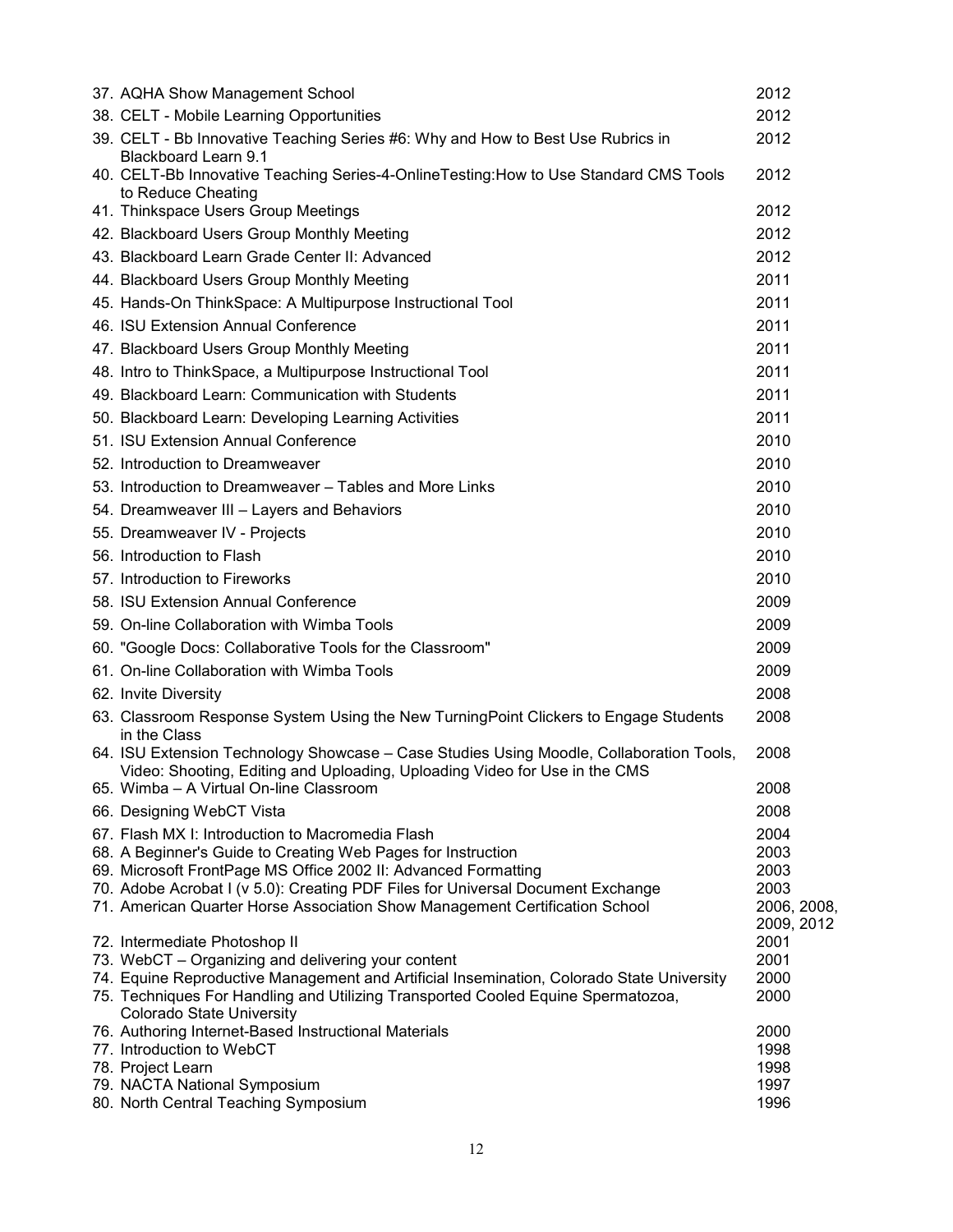# <span id="page-12-0"></span>**Extension (50% of Appointment)**

## <span id="page-12-1"></span>**Extension Achievements**

- 1. Women Managing Horses. 2019-2020. The program is designed for women managing horse farms, boarding stables, land owners, and women just wanting to learn more about the horse industry and care of horses. It offers women the opportunity to learn more about managing Iowa's equine industry from a business and production perspective. The goal is to allow women to manage financial, marketing risks of their horse businesses leading to better business outcomes; improved land management, and equine welfare.
- 2. Master Equine Manager. 2013-2016. Revised the MEM program that incorporates 24/7 access to instruction, learning resources, written and practical assessments for adults and youth in 11<sup>th</sup> or 12<sup>th</sup> grade. The practical assessment was expanded to multiple locations including Nebraska, Connecticut and Virginia. In addition, an option was added where participants could perform a documented self-assessment. The modules and lessons are listed below.
	- *a.* Welfare of Horses Horse Senses, Ethogram of the Horse. Psychological Needs of Horses, Modifying Horse Behavior, Equine Quality Assurance
	- *b.* Facilities and Equipment- Horse Housing, Environmental Control, Manure Management, Pasture, Paddocks, Pens & Shelters
	- *c.* Horse Nutrition Digestive System, Hay for Horses, Feedstuffs, Grazing Management, Feeding Horses
	- *d.* Horse Health Equine Emergency Care, Diseases, Parasites, Hoof Care
	- *e.* Selection of Horses **-** Conformation and Evaluation, Unsoundness's & Blemishes
- 3. Master Equine Manager I & II. 2005-2013. *Program developed with Dale Miller and Glen Easter to provide horse owners and enthusiasts with a comprehensive educational program that teaches the science of horse management. The Master Equine Manager program combines focused learning opportunities and discussion with hands-on experience. Individuals from around the nation have attended the program.*
- *4.* Iowa Youth Horse Extravaganza. 1996-2019. Coordinated and worked with the newly formed 4H Equine Advisory committee to set up the jamboree. The extravaganza is a series of Horseless Horse contests and activities for youth interested in horses. These include Hippology, Quiz Bowl, Team Demonstration, Public Speaking, Photography, Poster, Clothes Horse, Woodworking, Poetry, Essay, Model Horse, Scrapbooking, and Digital Storytelling. Over 200 youth participate per year
- *5.* Iowa Youth Horse Jamboree. 1996-2016. *Coordinated and worked with the 4H Equine Advisory committee to set up the jamboree. The jamboree is a series of Horseless Horse contests and activities for youth interested in horses. These include Hippology, Quiz Bowl, Team Demonstration, Public Speaking, Photography, Poster, Clothes Horse, Woodworking, Poetry, Essay, Model Horse, Scrapbooking, and Digital Storytelling. Over 200 youth participate per year*
- *6.* Horseless Horse Project . 2003. *In conjunction with the 4-H Horse Advisory Committee we developed this new 4-H project*
- *7.* Iowa 4-H Equine Endowment. 1996-2012. 1996-2015 *Collaborated with Iowa 4-H and Iowa 4-H Foundation to set up the Iowa 4-H Equine Endowment.*
- *8.* Iowa Equine Task. 2004-2005. *Collaborated with Patty Judge, former Iowa Department of Agriculture and Land Stewardship Secretary, to setup the Iowa Equine Task Force. Goal – Conduct economic impact study. Completed. Ex-officio.*
- *9.* Iowa 4H Equine Advisory Committee. 1995-2016. *Collaborated with Iowa 4-H and set up the Iowa 4-H Equine Advisory Committee.*
- 10. Iowa 4H Equine Advisory Committee. 1995-2019. Collaborated with Iowa 4-H and set up the Iowa 4-H Equine Advisory Committee. The committee meets 4X/year and members are instrumental in helping with the 4-H horse programs in the state.

## <span id="page-12-2"></span>**Responsibilities In Regional And National Activities**

- 1. Horse Biz Network blog. 2012-2015. eXtension HorseQuest. *Dr. Auwerda's contribution 100%*.
- 2. Question wrangler, development of successful grants for north central region, development of educational material. 2007- 2020. eXtension HorseQuest. *Dr. Auwerda's contribution 100%*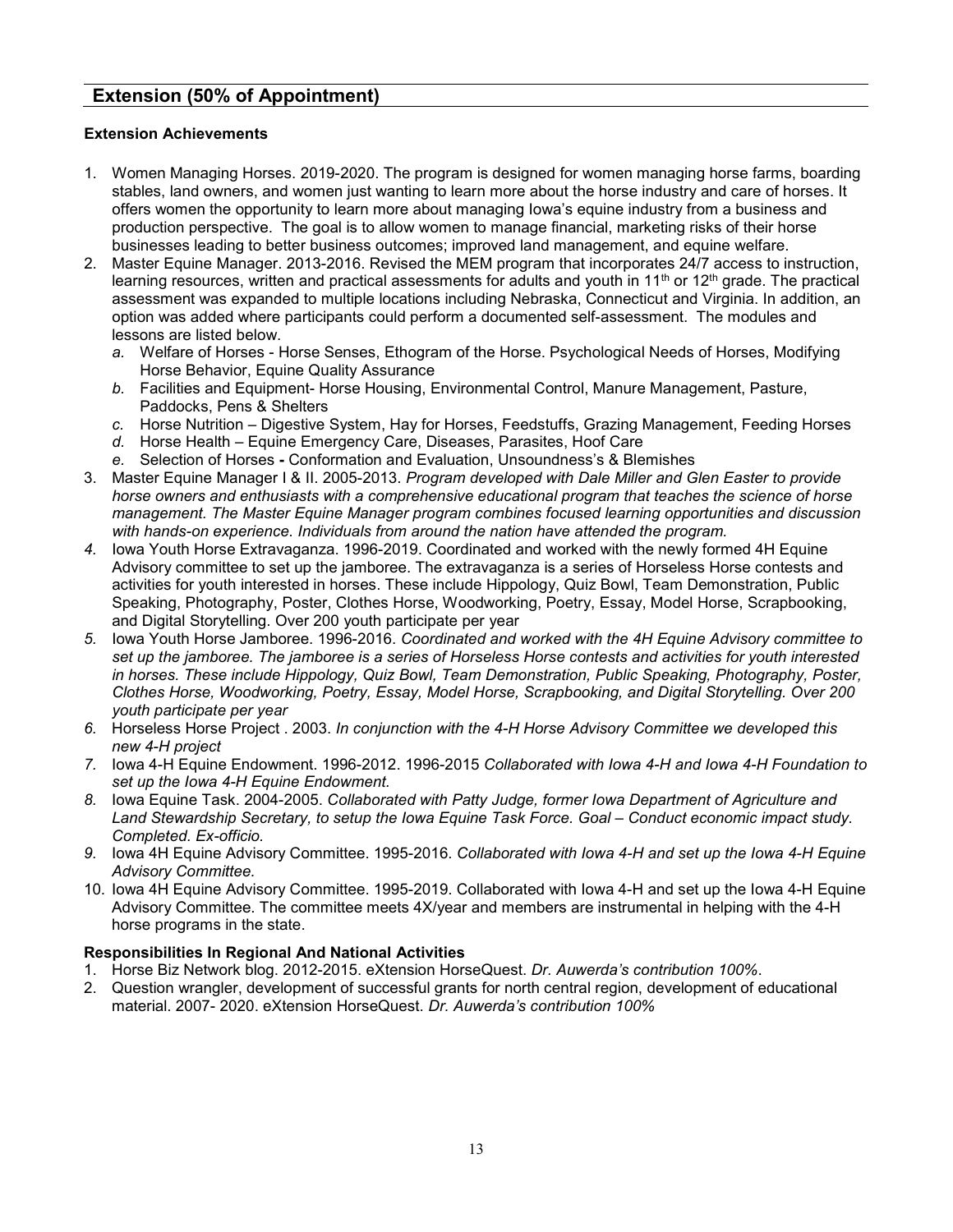#### <span id="page-13-0"></span>**Extension Activities: Seminars and Programs Coordinated**

- **1.** Anderson, K., C. Skelley, K. Martinson, **P. Auwerda**, K. Waite, and G. Heyboer. 2013. Optimizing the Horse Industry Labor Force: A FREE Online Training Program focusing on human resource, liability, and farm safety issues. *Dr. Auwerda's contribution 40%.*
- 2. **Auwerda, P.** 2013. Master Equine Manager I
- 3. **Auwerda, P**. 2013. Functional Anatomy
- 4. **Auwerda, P.** 2012. Master Equine Manager I (Fall and Spring).
- 5. **Auwerda, P.** 2012. Equine Health and Prevention of Diseases.
- 6. **Auwerda, P.** 2012. Horse Health and Lameness
- 7. Anderson, K., C. Skelley, K. Martinson, **P. Auwerda,** K. Waite, and G. Heyboer. 2011. Keeping your equine business a vibrant part of rural communities. *Dr. Auwerda contribution 25%*
- 8. **Auwerda, P.** 2011. Master Equine Manager I (Fall and Spring).
- *9.* **Auwerda, P.** 2011. Functional Anatomy.
- *10.* **Auwerda, P.** 2010. Master Equine Manager 1 (Fall and Spring).
- *11.* **Auwerda, P.** 2010. Breeding Management Workshop.
- *12.* **Auwerda, P.** 2010. Equine Nutrition and Feeding.
- *13.* **Auwerda, P.** 2010. 4-H Day at the Races.
- 14. **Auwerda, P.** 2009. Master Equine Manager 1 (Fall and Spring).
- 15. **Auwerda, P.** 2009. Breeding Management Workshop.
- 16. **Auwerda, P.** 2009. Functional Anatomy.
- 17. **Auwerda, P.** 2009. Equine Biosecurity.
- 18. **Auwerda, P.** 2009. Equine Business Management.
- 19. **Auwerda, P.** 2009. Horse Cruelty Investigation Workshop.
- 20. **Auwerda, P.** 2008. Master Equine Manager 1 (Fall and Spring).
- 21. **Auwerda, P.** 2008. Breeding Management.
- 22. **Auwerda, P.** 2008. Equine Emergency Care.
- 23. **Auwerda, P.** 2008. Horse Cruelty Investigation Workshop.
- 24. **Auwerda, P.** 2008. A Day in the Life of A Thoroughbred Race Horse.
- 25. **Auwerda, P.** 2007. Master Equine Manager 1 (Fall and Spring).
- *26.* **Auwerda, P.** 2007. Breeding Management Workshop.
- 27. **Auwerda, P.** 2008. Swine-Equine Showcase.
- *28.* **Auwerda, P.** 2007. Horse Cruelty Investigation Workshop.
- 29. **Auwerda, P.** 2006. Master Equine Manager 1 (Fall and Spring).
- 30. **Auwerda, P.** 2006. Breeding Management Workshop.
- 31. **Auwerda, P.** 2006. Equine Information Forum*.*
- *32.* **Auwerda, P.** 2005. Breeding Management Workshop.
- *33.* **Auwerda, P.** 2005. 4-H Horse Leaders Training.
- *34.* **Auwerda, P.** 2004. Equine Information Forum*.*
- 35. **Auwerda, P.** 2004. Breeding Management Workshop.
- 36. **Auwerda, P.** 2004. Horse Owners Conference*.*
- *37.* **Auwerda, P.** 2004. Equine Information Forum*.*
- *38.* **Auwerda, P.** 2004. 4-H Horse Leaders Training.
- 39. **Auwerda, P.** 2003. Breeding Management Workshop.
- 40. **Auwerda, P.** 2003. Horse Owners Conference*.*
- *41.* **Auwerda, P.** 2003. Equine Information Forum*.*
- *42.* **Auwerda, P.** 2003. 4-H Horse Leaders Training.
- 43. **Auwerda, P.** 2002. Equine Information Forum.
- 44. **Auwerda, P.** 2002. 4-H Horse Leaders Training.
- 45. **Auwerda, P.** 2001. Equine Information Forum.
- 46. **Auwerda, P.** 2001. 4-H Horse Leaders Training.
- 47. **Auwerda, P.** 2001. 4-H Day at the Harness Races.
- 48. **Auwerda, P.** 2001. 4H Horse Leaders Training.
- 49. **Auwerda, P.** 2000. 4-H Horse Leaders Training.
- 50. **Auwerda, P.** 2000. 4-H Day at the Thoroughbred Races.
- 51. **Auwerda, P.** 1999. 4-H Day at the Thoroughbred Races.
- 52. **Auwerda, P.** 1998. Equine Breeding Management Seminar.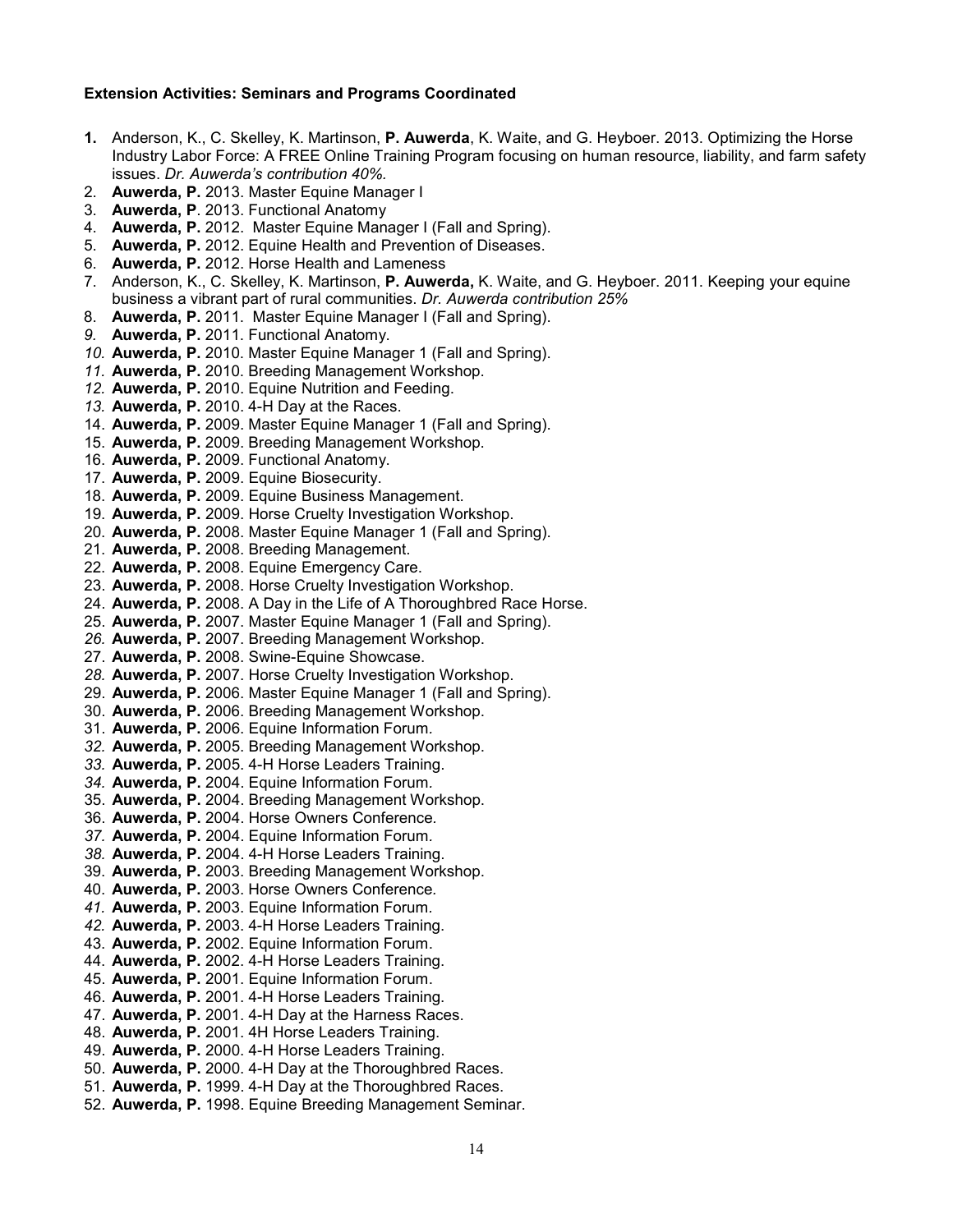- 53. **Auwerda, P.** 1997. Riding Seminar.
- 54. **Auwerda, P.** 1996. Equine Business Management/Horse Show Management Seminar.
- 55. **Auwerda, P.** 1995. Broodmare Management Seminar.

## <span id="page-14-0"></span>**Extension Activities: Annual Programs**

- 1. Iowa Horse Judges Certification Clinic. 1994-2020. *Contribution: 100%. Peggy Miller-Auwerda was the administrator for the program*
- 2. Iowa State University Booth Coverage at the Iowa Horse Fair. 1994-2020. *Contribution: 100%. Peggy Miller-Auwerda and students organized and maintained the ISU booth*.
- *3.* Iowa State Fair 4-H Horse Show Advisor. 1990-2020. *Contribution: 50%. Peggy Miller-Auwerda was the horse show advisor.*
- *4.* Iowa 4-H Horse Judging Contest. 1990-2020. *Contribution: 100%. Peggy Miller-Auwerda was the administrator for the program and set up horse classes.*
- *5.* Animal Science Round-Up. 2018-2020, 2012-2016, 1994-2009. *Contribution: 100%. Peggy Miller-Auwerda was the administrator for the program and taught workshops*
- 6. Extravaganza The jamboree was converted into a 3-day week to include Quiz Bowl, Hippology and Horse Judging. 2015-2020. *Contribution: 100%. Peggy Miller-Auwerda was the administrator for the program and designed the curriculum for Hippology and Quiz Bowl Contests*
- *7.* Iowa Youth Jamboree. 1996-2014. *Contribution: 100%. Peggy Miller-Auwerda was the administrator for the program and designed the curriculum for Hippology and Quiz Bowl Contests*
- *8.* Ring Stewards Workshop. 2008-2012. *Contribution: 100%. Peggy Miller-Auwerda was the administrator for the program and presented information*
- *9.* Groom Elite. 2003-2011. *A program at Prairie Meadows designed to educate the workers on the backside. Peggy Miller-Auwerda was an instructor and evaluator for examinations.*

## <span id="page-14-1"></span>**Publications**

## **Peer Reviewed Journal Articles**

- 1. Coverdale, J. A., J. A. Moore, H. D. Tyler, and **P. A. Miller-Auwerda**. 2004. Soybean hulls as an alternative feed for horses. J. Anim. Sci. 82:1663-1668.
- 2. Hammer, C. J., H. D. Tyler and **P. A. Miller**. 2000. Effects of oral administration of concentrated equine serum IgG to newborn foals on passive immunity. J. Equine Vet. Science. 20:337-338.
- 3. Sime, D. M., R. L. Engen and **P. A. Miller-Graber**. 1994. Frequency and use of medications in horses racing at Prairie Meadows. ISU Vet. 56:15-17.

## **Peer Reviewed Chapters In Books**

1. **Miller, P.A.** 1998. Protein metabolism in the horse. Basic Equine Nutrition and Its Physiological Functions. American Association of Equine Practitioners and Purina Mills, Inc. K. Thompson (ed).

### **Published Abstracts**

- 1. **Auwerda**, PM, C Skelly, G Shelle, K. Anderson, KL Waite, KL Martinson. 2015. Evaluating knowledge gained through quizzes in an online employer training program for horse Industry professionals.
- 2. Anderson, K., Skelly, C., Martinson, K. L., Waite, K. L, **Auwerda, P.** and Heyboer, G. 2013. Simultaneous multi-state equine business education program. Journal of Equine Veterinary Science. 33:389..
- 3. **Auwerda, P**., C. Weiner, and P. Boyle. 2012. Senior Equine Management Course Uses ThinkSpace to Develop Business and Facility Management Project. Teaching and Learning in the Animal Sciences. Madison, WI. p. 68.
- 4. **Auwerda, P**., C. Weiner, and P. Boyle. 2012. ThinkSpace An Innovative Approach to a Current Issues and Business Management Project in a Senior Level Equine Systems Management Course. National Association Equine Affiliated Academics. Billings, MT. p. 26.
- 5. **Auwerda, P.** and D. Miller. 2011. Master Equine Manager I Program. J. Equine Veterinary Science. 31(5):331.
- 6. **Auwerda, P.** and D. Miller. 2011. Master Equine Manager II Program. J. Equine Veterinary Science. 31(5):331-332.
- 7. **Auwerda, P.** and G. Dahlke. 2010. Relevant Equine Intensive Nutrition Software. Midwest Animal Science. Des Moines, IA. p. 15.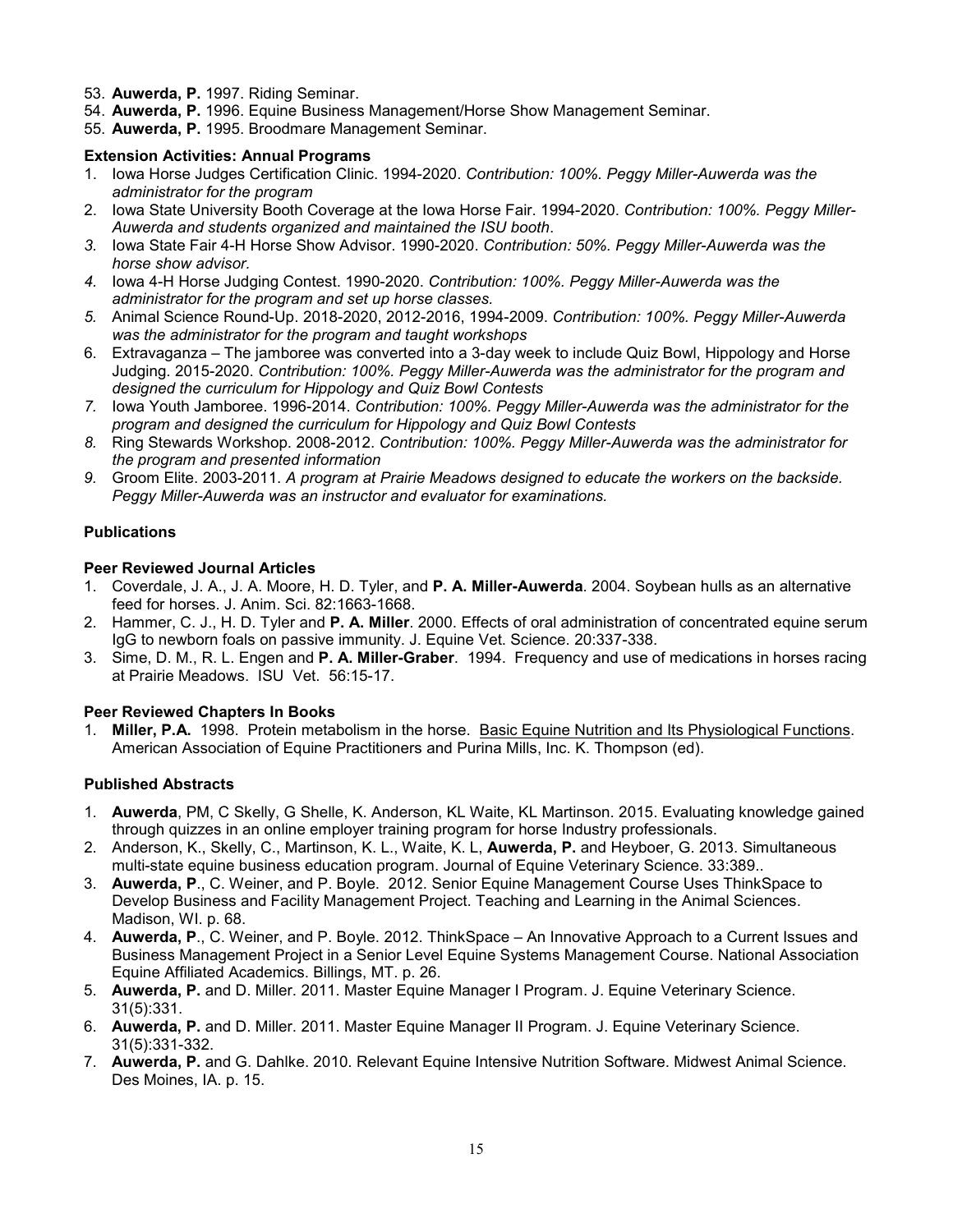- 8. **Miller**-**Auwerda, P.** and M. Hall. 2005. Utilizing undergraduate students for educational programs and promotion of a horse program. 19<sup>th</sup> Equine Science Society. Tucson, AZ.
- 9. **Miller-Auwerda, P.** and G. Dahlke. 2005. Brands For Horses Ration and Nutritional Decision Software. 19<sup>th</sup> Equine Science Society, Tucson, AZ.
- 10. Hall, M. and **P. Miller-Auwerda**. 2005. Effect of a S*accharomyces Cerevisiae* Pelleted Product on Cecal ph in the Equine Cecum. 19<sup>th</sup> Equine Science Society. Tucson, AZ.
- 11. Booth, J.A., J. A. Moore, H.D. Tyler, and **P.A. Miller.** 2003. Soybean Hulls as an Alternative Feed for Horses. 18th Equine Nutr. and Physiol. Symp., East Lansing, MI. p. 31.
- 12. **Miller-Auwerda, P.A**. and D. Schwaab. 2002. Leadership training using the Iowa Communications Network. American Youth Horse Council Symposium. NC. p. 21.
- 13. Booth, J. A**.**, **P. A. Miller-Auwerda,** and M. A. Rasmussen. 2001. The effect of a microbial supplement (Horse-Bac) containing *Lactobacillus Acidophilus* on microbial and chemical composition of the cecum in the sedentary horse. 17<sup>th</sup> Equine Nutr. and Physiol. Symp., Lexington, KY. p. 183.
- 14. Booth, J. A., **P. A. Miller-Auwerda,** and M. A. Rasmussen. 2001. The effect of a Horse-Bac liquid on nutrient digestibility, gut physiology, and the physical response to exercise in horses. 17<sup>th</sup> Equine Nutr. and Physiol. Symp., Lexington, KY. p. 259.
- 15. Hammer, C. J., H. D. Tyler, and **P. A. Miller**. 1999. Effects of oral administration of concentrated equine serum to newborn foals on immunoglobulin G levels. J. Anim. Sci. 77 (Suppl 1): p. 75.
- 16. Sandberg, L., **P. Miller,** and J. Fuller. 1998. The effect of intensive training and β-hydroxy-β-methyl butyrate (HMB) on muscle glycogen concentrations in the horse. J. Anim. Sci. 76 (Suppl. 1): p. 175.
- 17. **Miller, P.** and J. Fuller. 1998. The effects of supplemental β-hydroxy-β-methyl butyrate (HMB) on training and racing Thoroughbreds. Association for Equine Sports Medicine., Leesburg, VA. p. 13.
- 18. Thompson, D., **P. Miller**, L. Kincaid, L. Sandberg, and J. Kern. 1997. Growth hormone and prolactin responses to multiple and extended exercise bouts in geldings. 15th Equine Nutr. and Physiol. Symp., Fort Worth, TX. p. 239.
- 19. Thompson, J., D. Allyn, and **P. Miller**. 1997. Overextension of the equine distal foreleg when landing from a jump. 15<sup>th</sup> Equine Nutr. and Physiol. Symp., Fort Worth, TX. p. 27.
- 20. Sandberg, L., **P. Miller,** and J. Fuller. 1997. Effect of β-hydroxy-β-methyl butyrate on the physiological response to exercise and conditioning in horses. J. Anim. Sci. 75 (Suppl. 1): 198.
- 21. **Miller, P**. **A**., L. Sandberg, and J. Fuller. 1997. The effect of intensive training and β-hydroxy-βmethylbutyrate (HMB) on the physiological response to exercise in horses. FASEB. 11(3):A290.
- 22. **Miller, P. A.** and J. Thompson. 1996. The effect of heat stabilized satin finish rice bran on nutrient digestibility and the physiological response to exercise in horses. J. Anim. Sci. 74(Supp. 1): 177.
- 23. **Miller, P. A**., J. Thompson, and T. Martinez. 1995. Palatability of spray dried porcine plasma in the concentrate diet of horses. 14<sup>th</sup> Equine Nutr. and Physiol. Symp., Ontario, CA. p. 251
- 24. Martinez, T., **P. A. Miller,** and T. Thompson. 1995. Taurine and selected free amino acids in mares colostrum and milk with sick foals. 14<sup>th</sup> Equine Nutr. and Physiol. Symp., Ontario, CA., p. 253.
- 25. Martinez, T., **P. A. Miller,** and J. Thompson. 1995. Taurine and selected amino acids in colostrum and milk of mares with clinically normal foals. 14<sup>th</sup> Equine Nutr. and Physiol. Symp., Ontario, CA., p. 254.
- 26. Hayes, C. J., L. L. Timms, and **P. Miller**. 1995. Dynamics of intramammary infections and milk composition across lactation in mares. Dairy Research Report. DSL-57.
- 27. **Miller, P. A**., J. Thompson and T. Martinez. 1994. Effect of yeast culture on the physiological response to submaximal exercise in horses. J. Anim. Sci. 72(Supp. 1):252.
- 28. Sime, D. M., **P. A. Miller,** and R. L. Engen. 1994. Effect of furosemide and phenylbutazone on arterial blood gases and blood metabolites during exercise in the horse.
- 29. J. Anim. Sci. 72(Supp. 1):77.

## **Non-refereed journal articles, newsletters, and conference proceedings in technical, semi-technical, and popular publications**

- 1. **Auwerda, P.** 2020. [Design, Update and Maintain Online Iowa Horse Judges Directory.](https://www.extension.iastate.edu/equine/horse-judges-directory) a. 2021 - 83 Judges in the Directory
- 2. **Auwerda, P.**, B. Lang, and S. Barnhart. 2020. [Forages for Horses in Iowa](https://www.extension.iastate.edu/equine/forages-horses-iowa)
- 3. **Auwerda, P.** 2020. [Water Quality for Horses](https://www.extension.iastate.edu/equine/blog/dr-peggy-m-auwerda/water-quality-horses)
- 4. **Auwerda, P.** 2020. [Digestive Anatomy and Physiology of the Horse](https://www.extension.iastate.edu/equine/blog/dr-peggy-m-auwerda/digestive-anatomy-and-physiology-horse)
- 5. **Auwerda, P.** 2020. [Protein and the Horse's Diet](https://www.extension.iastate.edu/equine/protein-and-horse%E2%80%99s-diet)
- 6. **Auwerda, P.** 2020. [Rotational Grazing for Horses](https://www.extension.iastate.edu/equine/rotational-grazing-horses)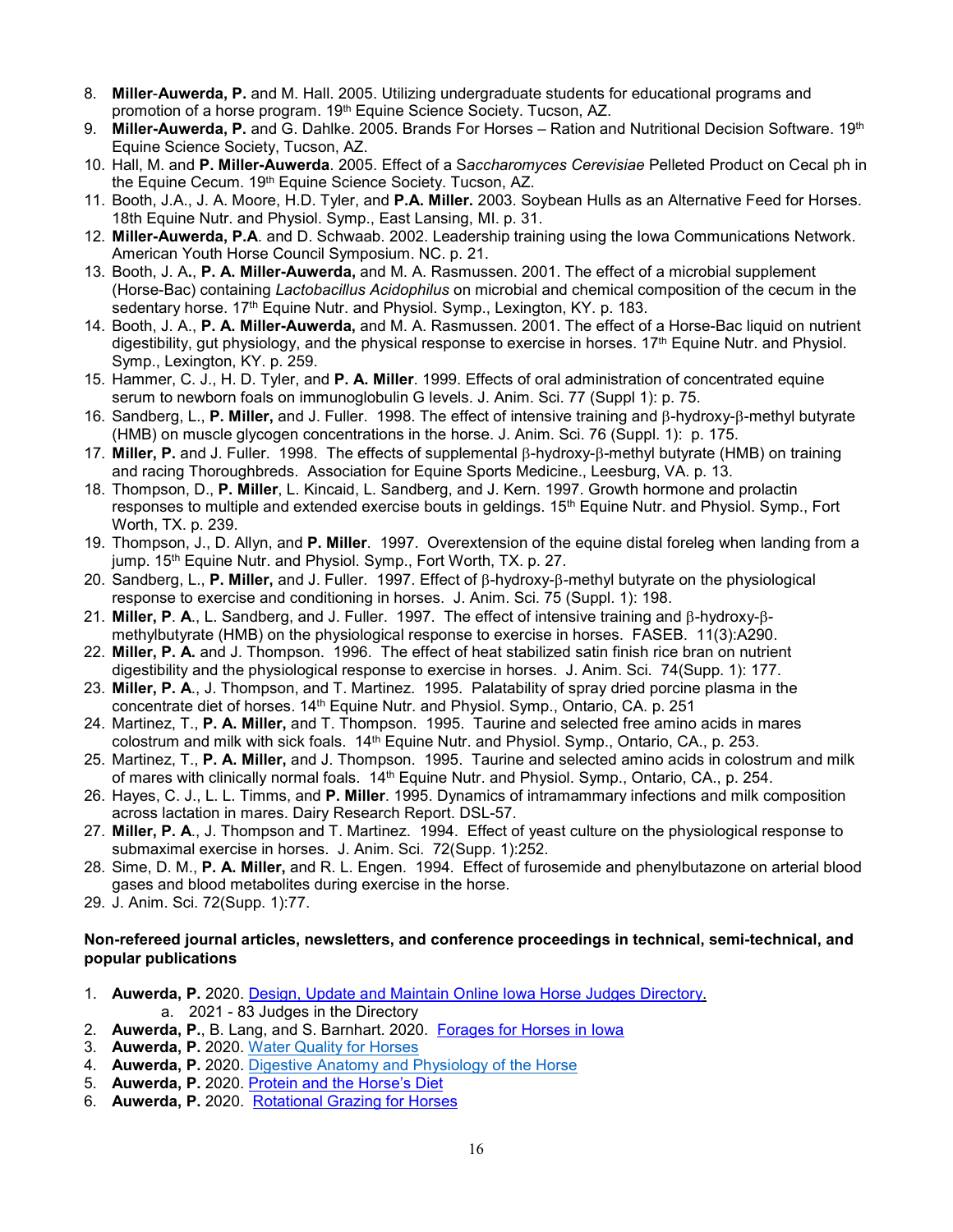- 7. **Auwerda, P.** 2020. [Iowa Equine Industry and Coronavirus Resources](https://www.extension.iastate.edu/equine/iowa-equine-industry-and-coronavirus-resources)  8. **Auwerda, P.** and M. Schultz. 2020. [Successful Women Managing Horses Program](https://www.extension.iastate.edu/equine/successful-women-managing-horses-program)  9. **Auwerda, P**. 2020. [Feeding fat \(oil\) to horses](https://www.extension.iastate.edu/equine/feeding-fat-oil-horses)  10. **Auwerda, P.** 2019. [Design, Update and Maintain Online Iowa Horse Judges Directory.](https://www.extension.iastate.edu/equine/horse-judges-directory) a. Total 96 Judges in the Directory 11. **Auwerda, P.** 2020. [The Extravaganza](https://www.extension.iastate.edu/equine/extravaganza) 12. **Auwerda, P**. 2019. [Feeding fat \(oil\) to horses](https://www.extension.iastate.edu/equine/feeding-fat-oil-horses) 13. **Auwerda, P.** 2019. [Energy, Feed Ingredients and the Horse](https://www.extension.iastate.edu/equine/blog/dr-peggy-m-auwerda/energy-feed-ingredients-and-horse) 14. **Auwerda, P**. 2019. [Fiber and the Horse](https://www.extension.iastate.edu/equine/blog/dr-peggy-m-auwerda/fiber-and-horse) 15. **Auwerda, P**. 2019. [Castration Lab](https://www.extension.iastate.edu/equine/blog/dr-peggy-m-auwerda/castration-lab) 16. Auwerda, P. 2019. [Prepare Your Horses and Facilities for Winter](https://www.extension.iastate.edu/smallfarms/prepare-your-horses-and-facilities-winter-0) 17. **Auwerda, P**. 2019. [2020 Equine Extravaganza](https://www.extension.iastate.edu/equine/blog/dr-peggy-m-auwerda/2020-equine-extravaganza) 18. **Auwerda, P.** 2019. [Develop a Pasture Management Calendar](https://www.extension.iastate.edu/equine/develop-pasture-management-calendar) 19. **Auwerda, P**. 2019. [Iowa State Fair 4-H Horse Show](https://www.extension.iastate.edu/equine/announcements/iowa-state-fair-4-h-horse-show) 20. **Auwerda, P**. 2019. [ANS216 Equine Reproduction Lab 2019](https://www.extension.iastate.edu/equine/announcements/ans216-equine-reproduction-lab-2019) 21. **Auwerda, P**. 2019 [Animal Science 4-H Horse Roundup](https://www.extension.iastate.edu/equine/blog/dr-peggy-m-auwerda/animal-science-4-h-horse-roundup) 22. **Auwerda, P**. 2019 [How Many Horses Can Your Pasture Maintain?](https://www.extension.iastate.edu/equine/how-many-horses-can-your-pasture-maintain) 23. **Auwerda, P**. 2019. [Life Cycle of the Mosquito](https://www.extension.iastate.edu/equine/blog/dr-peggy-m-auwerda/life-cycle-mosquito) 24. **Auwerda, P**. 2019. [Soil Tests](https://www.extension.iastate.edu/equine/soil-tests) 25. **Auwerda, P**. 2019. [Preparing for the Rain, Standing Water and Mud](https://www.extension.iastate.edu/equine/preparing-rain-standing-water-and-mud) 26. **Auwerda, P**. 2019 [Horse Pasture Management](https://www.extension.iastate.edu/equine/horse-pasture-management) 27. **Auwerda, P**. 2019. [Iowa Equine Needs Assessment Survey Results](https://www.extension.iastate.edu/equine/blog/dr-peggy-m-auwerda/iowa-equine-needs-assessment-survey-results) 28. Auwerda, P. 2019 [2019 Iowa Horse Judges Certification Clinic](https://www.extension.iastate.edu/equine/2019-iowa-horse-judges-certification-clinic) 29. **Auwerda, P**. 2019. [Congratulations Story County Hippology & Quiz Bowl](https://www.extension.iastate.edu/equine/blog/dr-peggy-m-auwerda/congratulations-story-county-hippology-quiz-bowl) 30. **Auwerda, P**. 2019. [4-H Horse and Pony ID](https://www.extension.iastate.edu/equine/blog/dr-peggy-m-auwerda/4h-horse-and-pony-id) 31. **Auwerda, P**. 2019. [Preparing for Hippology](https://www.extension.iastate.edu/equine/preparing-hippology) 32. **Auwerda, P**. 2019. Preparing for Quiz Bowl 33. **Auwerda, P.** 2018. [Iowa Equine Needs Assessment Survey](https://www.extension.iastate.edu/equine/blog/dr-peggy-m-auwerda/iowa-equine-needs-assessment-survey) 34. **Auwerda, P**. 2018. [4H Horse and Pony ID](https://www.extension.iastate.edu/equine/blog/dr-peggy-m-auwerda/4h-horse-and-pony-id) 35. **Auwerda, P**. 2018. [AHCF Announces Results of 2017 Economic Impact Study](https://www.extension.iastate.edu/equine/blog/dr-peggy-m-auwerda/ahcf-announces-results-2017-economic-impact-study) 36. **Auwerda, P**. 2018. [What is Horsebowl?](https://www.extension.iastate.edu/equine/blog/dr-peggy-m-auwerda/what-horsebowl) 37. **Auwerda, P.** 2018. [Area Youth Earn Top Honors at Western National Roundup](https://www.extension.iastate.edu/equine/blog/dr-peggy-m-auwerda/area-youth-earn-top-honors-western-national-roundup) 38. Ferwerda, N. and **P. Auwerda.** [2018. ISU Equine Farm Stands Excellent Stallions](https://www.extension.iastate.edu/equine/blog/dr-peggy-m-auwerda/isu-equine-farm-stands-excellent-stallions) 39. **Auwerda, P**. 2018. [Make Sure Horses Have Water in the Winter](https://www.extension.iastate.edu/equine/blog/dr-peggy-m-auwerda/make-sure-horses-have-water-winter) 40. **Auwerda, P**. 2018. [Lighting Programs for Mares](https://www.extension.iastate.edu/equine/lighting-programs-mares) 41. **Auwerda, P.** 2018. 2019 Iowa Horse Judges Application 42. Ferwerda, N. and **P. Auwerda.** 2018. [Equine Reproduction… We're Not Horsing Around!](https://www.extension.iastate.edu/equine/equine-reproduction%E2%80%A6-we%E2%80%99re-not-horsing-around) 43. **Auwerda, P**. 2018. [Iowa State University Equine Teaching Program](https://www.extension.iastate.edu/equine/iowa-state-university-equine-teaching-program) 44. **Auwerda, P**. 2018. [The Body Condition Score](https://www.extension.iastate.edu/equine/body-condition-score) 45. **Auwerda, P**. 2018. [Fencing for Horses](https://www.extension.iastate.edu/equine/fencing-horses) 46. **Auwerda, P.** 2019. [Resources for Horse Judges](https://www.extension.iastate.edu/equine/resources-horse-judges) 47. **Auwerda, P**. 2018. [Measurement Procedure for Horses and Ponies](https://www.extension.iastate.edu/equine/measurement-procedure-horses-and-ponies) 48. **Auwerda, P**. 2018. [Does my equine need to wear a grazing muzzle?](https://www.extension.iastate.edu/equine/does-my-equine-need-wear-grazing-muzzle) 49. **Auwerda, P**. 2018. [Feeding the Senior Horse](https://www.extension.iastate.edu/equine/feeding-senior-horse) 50. **Auwerda, P.** 2018. [Electric Fencing for Rotational Grazing](https://www.extension.iastate.edu/equine/electric-fencing-rotational-grazing) 51. **Auwerda, P.** 2018. [Selecting the Proper Bit](https://www.extension.iastate.edu/equine/selecting-proper-bit) 52. **Auwerda, P.** 2018. [Horses are Part of Agritourism](https://www.extension.iastate.edu/equine/horses-are-part-agritourism) 53. **Auwerda, P**. 2018. [History of the Iowa State University Horse Barns on Campus](https://www.extension.iastate.edu/equine/history-iowa-state-university-horse-barns-campus) 54. **Auwerda, P**. 2018. [Protection From Barn Fires](https://www.extension.iastate.edu/equine/protection-barn-fires) 55. **Miller-Auwerda, P**. 2015. Winter Care of Horses. Small Farm Sustainability Newsletter. ISU 56. **Miller-Auwerda, P**. and N. Ferwerda. 2015. Equine Program Review. Iowa State University Animal Industry
	- Report. 57. **Miller-Auwerda, P**. 2014. Equine Herpes Virus. Grazing News. April.
	- 58. **Miller-Auwerda, P**. 2014. Biosecurity. Grazing News. April.
	- 59. **Miller-Auwerda, P**. and N. Ferwerda. 2014. Equine Program Review. Iowa State University Animal Industry Report. A.S. Leaflet R2889
	- 60. **Miller-Auwerda, P**. 2013. Iowa Horse Judges Directory.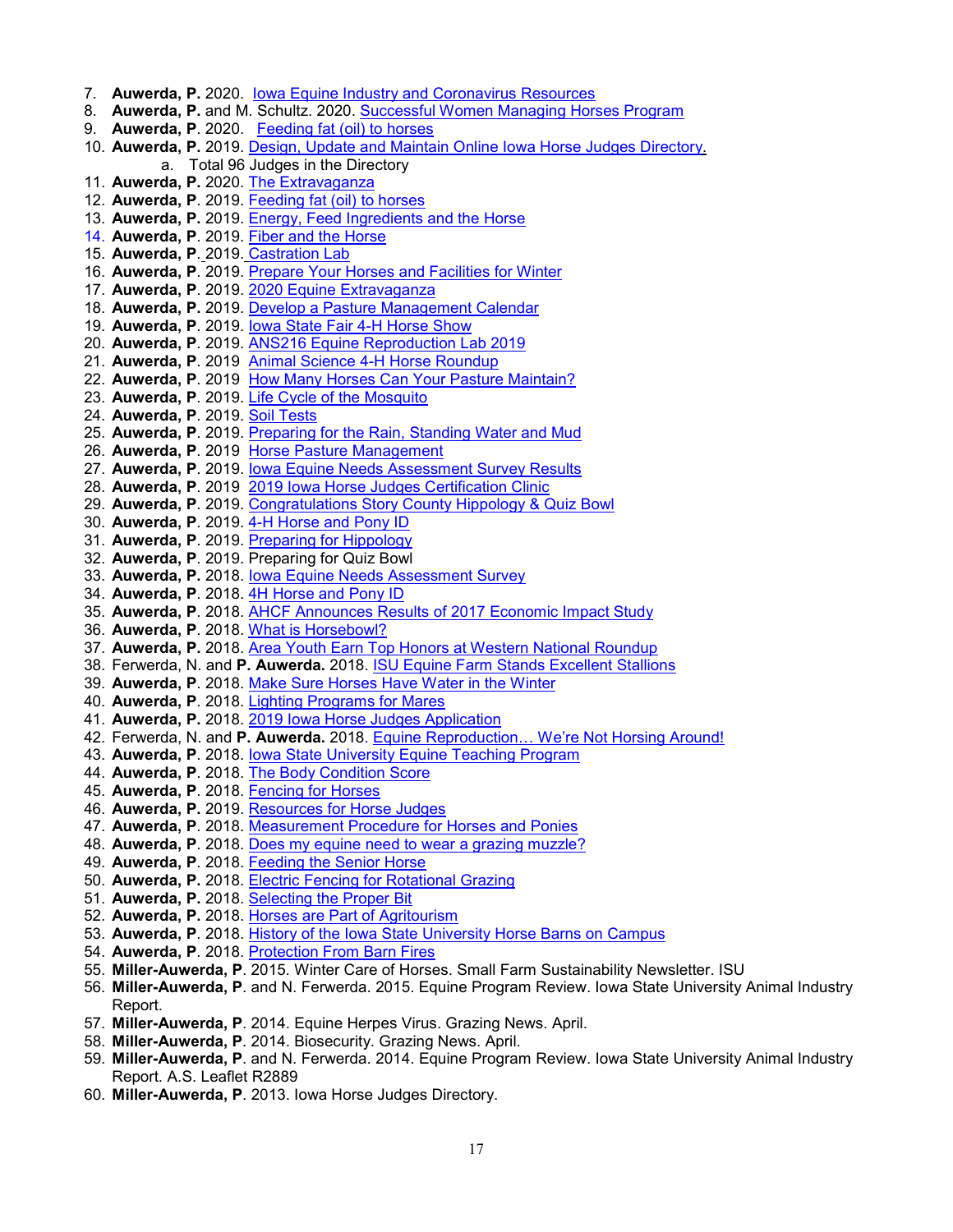- 61. **Miller-Auwerda, P**. 2013. How Many Hours Per Year Should You Work for a Horse Business? Grazing New
- 62. **Auwerda, P.** 2012. Take Care of Your Horses in the Heat. *Grazing News*. July.
- 63. **Miller-Auwerda, P.** 2012. Protein Requirements of Horses. *Grazing News*. May.
- 64. **Miller-Auwerda, P**. 2012. What is Protein? *Grazing News.* March.
- 65. **Miller-Auwerda, P**. 2012. Hay Substitutes. *Grazing News*. January.
- 66. **Miller-Auwerda, P**. 2012. Iowa Ring Stewards Directory.
- 67. **Miller-Auwerda, P.** 2012. Iowa Horse Judges Directory.
- 68. **Miller-Auwerda, P.** and N. Ferwerda. 2012. Equine Program Review. Iowa State University Animal Industry Report. A.S. Leaflet R2718.
- 69. **Miller-Auwerda, P.** 2011. Winter Care for Horses. *Grazing News*. December.
- 70. **Miller-Auwerda, P.** 2011. What are You Feeding Your Horse? *Grazing News*. December.
- 71. **Miller-Auwerda, P**. 2011. The Body Condition Score. *Grazing News*. November.
- 72. **Miller-Auwerda, P**. 2011. The Digestive System. *Grazing News*. October.
- 73. Stevenson, M. and **P. Miller-Auwerda**. The Future of Teaching and Research in Companion Animal Biology in Departments of Animal Science. 2011. *Grazing News*. October.
- 74. **Miller-Auwerda, P**. 2011. Total Mixed Ration Balancing. *Grazing News*. September.
- 75. **Miller-Auwerda, P**. 2011. Heat Stroke. *Grazing News*. August.
- 76. **Miller-Auwerda, P**. 2011. Hot Weather Care. *Grazing News*. August.
- 77. **Miller-Auwerda, P**. 2011. Is Your Horse Allergic to an Allergen in the Environment*? Grazing News.* July.
- 78. **Miller-Auwerda, P**. 2011. Equine Herpes Virus. *Grazing News*. June.
- 79. **Miller-Auwerda, P.** 2011. Insect Pest Management. *Grazing News*. June.
- 80. **Miller-Auwerda, P**. 2011. Strangles. *Grazing News*. May.
- 81. **Miller-Auwerda, P**. 2011. The Sacrifice Area. *Grazing News*. March.
- 82. **Miller-Auwerda, P**. 2011. Frost Seeding. *Grazing News*. March.
- 83. **Miller-Auwerda, P.** 2011. Gestation and Foaling. *Grazing News*. January.
- 84. **Miller-Auwerda, P.** 2011. Common Steps to Understanding Horse Behavior. Progressive Cattleman. January.
- 85. **Miller-Auwerda, P.** 2011. Iowa Horse Judges Directory.
- 86. **Miller-Auwerda, P.** 2011. Iowa Ring Stewards Directory.
- 87. **Miller-Auwerda, P.** 2011. 2010 Review ISU Equine Teaching and Extension. Iowa State University Animal Industry Report.
- 88. **Miller-Auwerda, P**. 2010. Insulating Properties of Hair. *Grazing News*. December.
- 89. **Miller-Auwerda, P**. 2010. Preparing the Mare for the Breeding Season. *Grazing News*. December.
- 90. **Miller-Auwerda, P**. 2010. The Fire Extinguisher. *Grazing News*. December.
- 91. **Miller-Auwerda, P**. 2010. Winter Care of Horses. *Grazing News.* November.
- 92. **Miller-Auwerda, P**. 2010. Understanding Horse Behavior, Part 4. *Grazing News*. November.
- 93. **Miller-Auwerda, P**. 2010. Understanding Horse Behavior, Part 3. *Grazing News*. October.
- 94. **Miller-Auwerda, P**. 2010. Horse Management: Carcass Disposal. *Grazing News*. October.
- 95. **Miller-Auwerda, P**. 2010. Understanding Horse Behavior, Part 2. *Grazing News*. September.
- 96. **Miller-Auwerda, P.** 2010. Understanding Horse Behavior, Part 1. *Grazing News*. August.
- 97. **Miller-Auwerda, P**. 2010. Hot Weather Care. *Grazing News*. July.
- 98. **Miller-Auwerda, P**. 2010. Heat Stroke. *Grazing News*. July.
- 99. **Miller-Auwerda, P**. 2010. Iowa Horse Judges Directory.
- 100. **Miller-Auwerda, P**. 2010. Horses are Part of Agritourism. *Grazng News.* June.
- 101. **Miller-Auwerda, P.** 2010. Fencing. *Grazing News*. June.
- 102. **Miller-Auwerda, P**. 2010. Purchasing a Horse: Questions to Ask. *Grazing News*. February.
- 103. **Miller-Auwerda, P**. 2010. Iowa Ring Stewards Directory.
- 104. **Miller-Auwerda, P**. and C. Burris. 2010. 2009 Review ISU Equine Teaching and Extension. Iowa State University Animal Industry Report. A.S. Leaflet R2534.
- 105. Benton, J., **P. M. Auwerda**, C. Youngs and L. Evans. 2010. Induction of Ovulation and LH Response in Cyclic Mares Treated with Gonadorelin Diacetate Tetrahydrate. Iowa State University Animal Industry Report. A.S. Leaflet R2535.
- 106. **Miller-Auwerda, P**. 2009. The Arena Surface. *Grazing News*. September.
- 107. **Miller-Auwerda, P**. 2009. Fall Hazards. *Grazing News*. September.
- 108. **Miller-Auwerda, P.** 2009. Iowa Horse Judges Directory.
- 109. **Miller-Auwerda, P**. 2009. Iowa Ring Stewards Directory.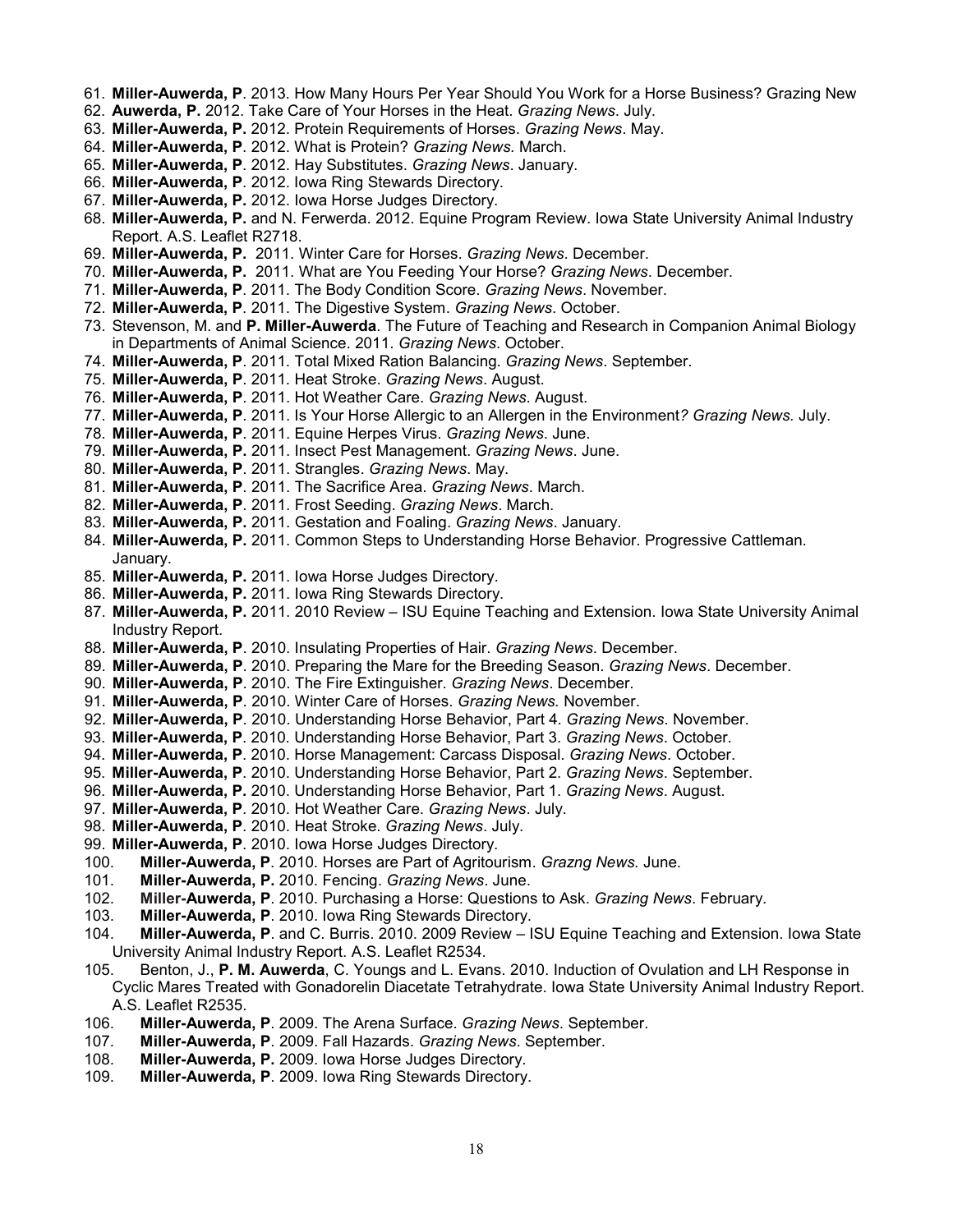- 110. **Miller-Auwerda, P**. and N. Ferwerda. 2009. Equine Program Review. Iowa State University Animal Industry Report. A.S. Leaflet R2718.
- 111. **Miller-Auwerda, P.** and the State 4H Equine Advisory Committee. 2009. Horse and Pony Identification Form.
- 112. **Miller-Auwerda, P**. 2008. Iowa Horse Judges Directory.
- 113. **Miller-Auwerda, P**. 2008. Visually Evaluating Hay. *Grazing News.* August.
- 114. **Miller-Auwerda, P.** 2008. Trail Riding Tips for the Road. *Grazing News.* August.
- 115. **Miller-Auwerda, P.** 2008. Horse Hay. *Grazing News*. June.
- 116. **Miller-Auwerda, P.** 2008. What are You Feeding? Sampling and Analyzing Hay. *Grazing News*. June.
- 117. **Miller-Auwerda, P**. and D. Otto. 2007. Iowa Horse Industry Impacts State Economy. The Horse.
- 118. **Miller-Auwerda, P.** 2007. Iowa Horse Judges Directory.
- 119. **Miller-Auwerda, P.** and the State 4-H Equine Advisory Committee. 2007. Rules and Regulations for 4H Equine Shows in Iowa. 4H-511C.
- 120. **Miller-Auwerda, P**. 2007. Pest Control. *Grazing News*. June.
- 121. **Miller-Auwerda, P**. 2007. Horse Show Checklist. *Grazing News*. June.
- 122. **Miller-Auwerda, P.** 2007. Arena Etiquette. *Grazing News*. June.
- 123. **Miller-Auwerda, P.** 2006. Iowa Horse Judges Directory.
- Miller-Auwerda, P. 2006. Iowa Horse Care.
- 125. **Miller-Auwerda, P**. and D. Otto. 2006. The Iowa Equine Industry The Billion Dollar Facts.<br>126. **Miller-Auwerda, P.** and D. Otto. 2006. Economic Importance of Iowa's Equine Industry.
- 126. **Miller-Auwerda, P.** and D. Otto. 2006. Economic Importance of Iowa's Equine Industry.
- **Miller-Auwerda, P.** 2005. Iowa Horse Judges Directory.
- 128. **Miller-Auwerda, P**. 2004. Iowa Horse Judges Directory.
- 129. **Miller-Auwerda, P.** 2005. Accidents and Causes. *Grazing News*. June.
- 130. **Miller-Auwerda, P**. 2004. Equine Program. Iowa State University Animal Industry Report. A.S. Leaflet R1928.
- 131. Booth, J., H. Tyler, **P. M. Auwerda**, and J. Moore. 2004. Soybean Hulls as an Alternative Feed for Horses. A.S. Leaflet R1931.
- 132. **Miller-Auwerda, P**. 2004. First-Aid for Horses. *Grazing News*. November.
- 133. **Miller-Auwerda, P**. 2004. Selecting Hay for Your Horse. *Grazing News*. June.
- 134. **Miller-Auwerda, P**. 2004. Bit Terminology. *Grazing News*. June.
- 135. **Miller-Auwerda, P.** 2003. Iowa Horse Judges Directory.
- 136. **Miller-Auwerda, P**. 2003. Suggestions and Guidelines for Winter Horse Care. *Grazing News*. November.
- 137. **Miller-Auwerda, P.** 2003. Horse Show Management Guidelines. *Grazing News*. June.
- 138. **Miller-Auwerda, P.** 2003. Safety at Horse Shows. *Grazing News*. June.
- 139. **Miller-Auwerda, P.** 2003. Pasture Management. *Grazing News*. February.
- 140. **Miller-Auwerda, P**. and State 4H Advisory Committee. 2003. Horseless Horse Project. 4H 513.
- Miller-Auwerda, P. 2002. Iowa Horse Judges Directory.
- 142. **Miller-Auwerda, P.** and the State 4H Equine Advisory Committee. 2002. Horse and Pony Project Worksheet.
- 143. **Miller-Auwerda, P**. 2001. Iowa Horse Judges Directory.
- 144. **Miller, P.** 2001. Preparing the mare for the breeding season. The Iowa Horse.
- 145. **Miller-Auwerda, P.** 2000. Iowa Horse Judges Directory.
- 146. **Miller, P.** 2000. What is exercise physiology? The Iowa Horse.
- 147. **Miller-Auwerda, P.** 1999. Iowa Horse Judges Directory.
- 148. **Miller, P.** 1998. Iowa Horse Judges Directory.<br>149. Pasture Management Guide for Livestock Proc
- Pasture Management Guide for Livestock Producers. 1998. PM-1713.
- 
- 150. **Miller, P.** 1998. Aging the Horse. The Working Horse. 151. **Miller, P.** 1998. Care of the Older Horse. The Iowa Horse.
- Miller, P. 1997. Iowa Horse Judges Directory.
- 153. **Miller-P.** and the State 4H Equine Advisory Committee. 1997. A 4-H Guide for Equine Shows in Iowa. Iowa State University Extension. 4H 511-C (revised).
- 154. **Miller, P.** 1997. Abnormal Equine Behavior: Vices. Part 1. Iowa Horse. 11(1):8-9.
- 155. **Miller, P.** 1997. Abnormal Equine Behavior: Vices. Part 2. Iowa Horse. 11(2):12.
- 156. **Miller, P.** 1997. Forage and Concentrate Meeting the Horse's Nutrient Requirements. 11(5):7-8.
- 157. **Miller, P.** 1997. Locating a Horse To Buy. The Iowa Horse. 11(2):13.
- 158. **Miller, P.** 1997. Calcium and Phosphorus Two Important Minerals For The Horse. Working Horse.
- Miller, P. 1997. Conformation and Soundness. Working Horse.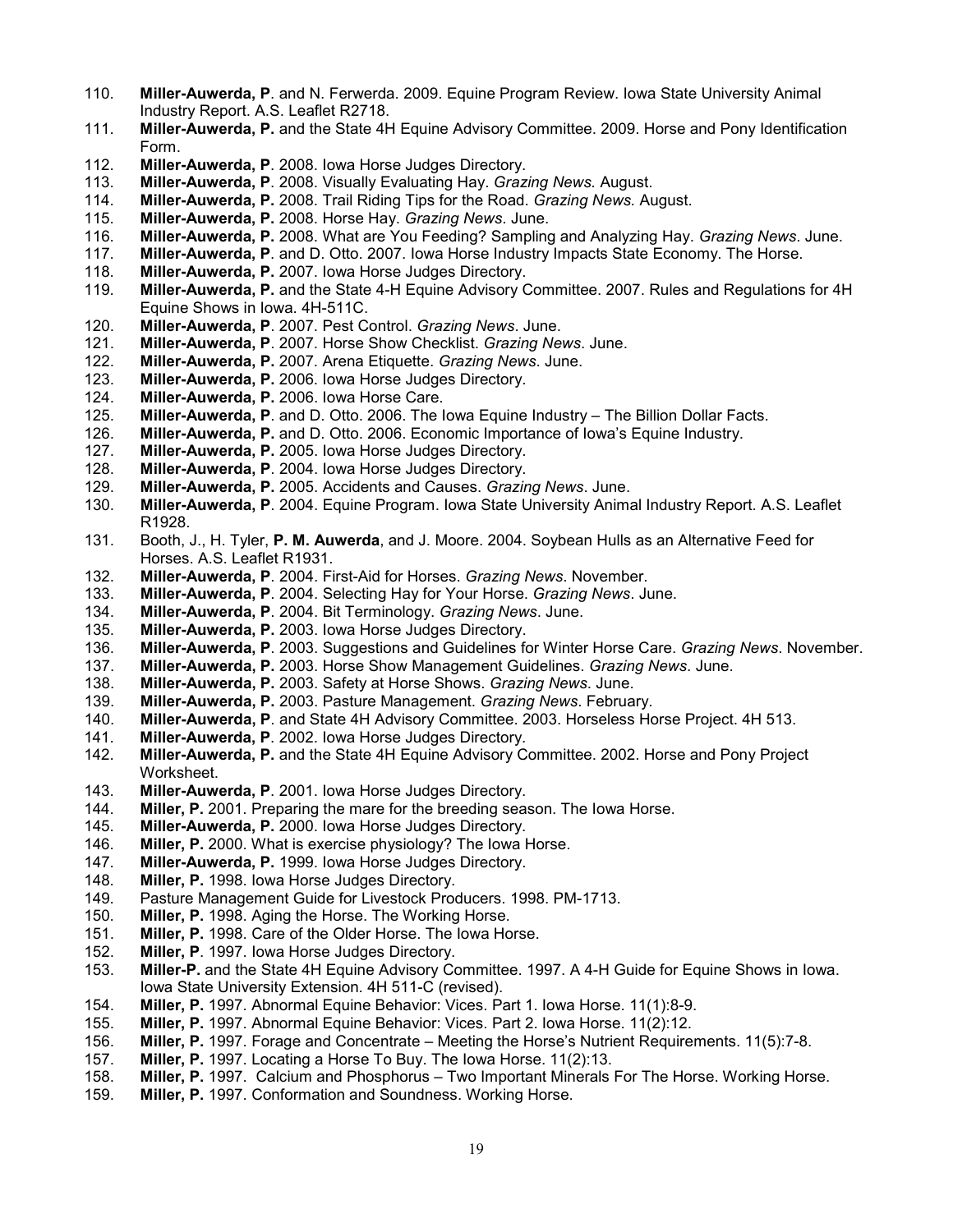- 160. **Miller, P.** 1997. Adding Energy to Your Horse's Diet. Working Horse.
- 161. **Miller, P.** 1997. Nutrition for the Growing Horse. Working Horse.<br>162. **Miller, P**. 1997. Forage & Concentrate Meeting The Horse's Re
- 162. **Miller, P**. 1997. Forage & Concentrate Meeting The Horse's Requirement. Working Horse.
- Miller, P. 1997. Vitamin E and Horses. Working Horse.
- 164. **Miller, P.** 1997. Vitamins for the Horse. Working Horse.
- 165. **Miller, P.** 1997. Supplements and Cost: Is The Supplement You Are Feeding Cost Effective For Your Horse? Working Horse.
- 166. **Miller, P.** 1997. Winter Horse Care. Working Horse.
- 167. **Miller, P**. 1997. Fescue Toxicosis: A Problem for Mares. Horse*power.*
- 168. **Miller, P.** 1996. Iowa Horse Judges Directory.
- 169. **Miller, P.** 1996. Hyperplastic Goiter. Horse*power.*
- 170. **Miller, P.** 1996. What Are The Problems Involved In Breeding an Older mare? Horse*power.*
- 171. **Miller, P.** 1996. Selenium: Balance Between Deficiency And Excess In The Diet Is Required. The Iowa Horse.
- 172. **Miller, P.** 1996. What Is A Curbed Hock And What Are Its Limitations As It Relates To A Hunter/Jumper Prospect? Horse*power.*
- 173. **Miller, P.** 1996. Developing an Outdoor Arena. Horse*power.*
- 174. **Miller, P.** 1996. Pasture for Horses. The Iowa Horse.
- 175. **Miller, P.** 1995. Iowa Horse Judges Directory.
- 176. **Miller, P. A.** 1995. Selenium: Balance Between Deficiency and Excess In The Diet Is Required. The Iowa Horse. Iowa Horse Industry Council.
- 177. **Miller, P.A.** 1995. Body Condition Score. The Iowa Horse. Iowa Horse Industry Council.
- Miller, P.A. 1995. Barn Fire Prevention Checklist. The Iowa Horse. Iowa Horse Industry Council.
- 179. **Miller, P**. 1994. Iowa Horse Judges Directory.
- 180. **Miller, P**. A. 1994. Safety On and Around Horses. Iowa Horse Industry Council News.<br>181. **Miller, P.A.** 1994. New Horse Owners Manual.
- 181. **Miller, P.A.** 1994. New Horse Owners Manual.
- **Miller, P.A.** 1994. Evaluating Commercial Feed Mixes. Iowa Horse Industry Council News.

#### **Newsletters**

Grazing News, an on-line equine newsletter

*Grazing News was started in 1997 as Iowa 4-H Equine News. Originally to get the newsletter to 4-H families, HorsePower, a magazine, would send it out with a copy of their magazine to 15,000 subscribers. There were a couple of years after HorsePower went out of business that the newsletter was not published. The newsletter started up again with the ease of sending newsletters on-line. Currently Grazing News has evolved into a monthly newsletter and is designed and sent via Constant Contact. Dr. Auwerda is the editor. She writes numerous articles for the newsletter.*

- 1. **Auwerda, P.** 2020. Grazing News. January-December
- 2. **Miller-Auwerda, P.** 2019. Grazing News. January-December
- 3. **Miller-Auwerda, P**. 2018. Grazing News. January-December
- 4. **Miller-Auwerda, P.** 2017. Grazing News. August-December
- 5. **Miller-Auwerda, P**. 2016. Grazing News. January July
- 6. **Miller-Auwerda, P**. 2015. Grazing News. January-December
- 7. **Miller-Auwerda, P**. 2014. Grazing News. January-December
- 8. **Miller-Auwerda, P**. 2013. Grazing News. January-December
- 9. **Miller-Auwerda, P**. 2012. Grazing News. January-December
- 10. **Miller-Auwerda,** P. 2011. Grazing News. January-December
- 11. **Miller-Auwerda, P.** 2010. Grazing News. January-December
- 12. **Miller-Auwerda, P**. 2009. Grazing News. June, August, November
- 13. **Miller-Auwerda, P.** 2008. Grazing News. June, August, November
- 14. **Miller-Auwerda, P**. 2007. Grazing News. June, August, November
- 15. **Miller-Auwerda, P.** 2006. Grazing News. June, August, November
- 16. **Miller-Auwerda, P.** 2005. Grazing News. June, August, November
- 17. **Miller-Auwerda, P.** 2004. Grazing News. June, August, November
- 18. **Miller-Auwerda, P.** 2003. Grazing News. June, August, November
- 19. **Miller-Auwerda, P.** 2002. Grazing News. June, August, November
- 20. **Miller-Auwerda, P.** 2001. Grazing News. June, August, November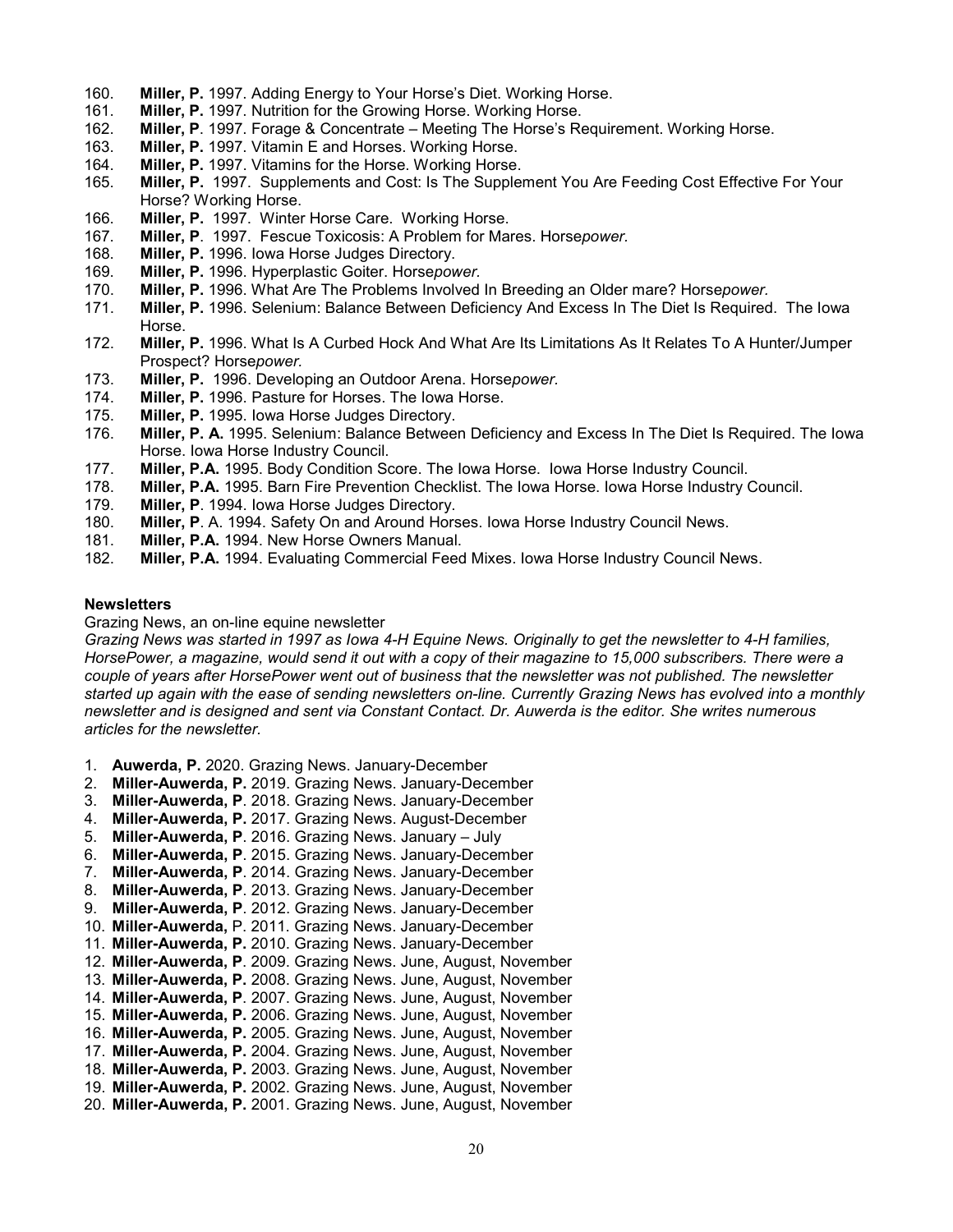- 21. **Miller-Auwerda, P**. 2000. Grazing News. June, August, November
- 22. **Miller-Auwerda, P**. 1999. Grazing News. June, August, November
- 23. **Miller-Auwerda, P**. 1998. Grazing News. June, August, November

24. **Miller-Auwerda, P**. 1997. Grazing News. June, August, November

### <span id="page-20-0"></span>**Extension Related Presentations**

#### **Regional, National & International Presentations**

- 1. **Auwerda, P**. Spring 2016. Equine Behavior. Master Equine Manager I.
- 2. **Auwerda, P**. Spring 2016. Equine Nutrition. Master Equine Manager I.
- 3. **Auwerda, P**. Spring 2016 Equine Quality Assurance. Master Equine Manager I.
- 4. **Auwerda, P**. Fall 2015. Equine Behavior. Master Equine Manager I.
- 5. **Auwerda, P.** Fall 2015. Equine Nutrition. Master Equine Manager I.
- 6. **Auwerda, P**. Fall 2015. Equine Quality Assurance. Master Equine Manager I.
- 7. **Auwerda, P**. Spring 2015. Equine Behavior. Master Equine Manager I.
- 8. **Auwerda, P**. Spring 2015. Equine Nutrition. Master Equine Manager I.
- 9. **Auwerda, P**. Spring 2015. Equine Quality Assurance. Master Equine Manager I.
- 10. **Auwerda, P**. Fall 2014. Equine Behavior. Master Equine Manager I.
- 11. **Auwerda, P.** Fall 2014. Equine Nutrition. Master Equine Manager I.
- 12. **Auwerda, P**. Fall 2014. Equine Quality Assurance. Master Equine Manager I.
- 13. **Auwerda, P**. Spring 2014. Equine Behavior. Master Equine Manager I.
- 14. **Auwerda, P**. Spring 2014. Equine Nutrition. Master Equine Manager I.
- 15. **Auwerda, P**. Spring 2014. Equine Quality Assurance. Master Equine Manager I.
- 16. **Auwerda, P**. Fall 2013. Equine Behavior. Master Equine Manager I.
- 17. **Auwerda, P.** Fall 2013. Equine Nutrition. Master Equine Manager I.
- 18. **Auwerda, P**. Fall 2013. Equine Quality Assurance. Master Equine Manager I.
- 19. **Miller-Auwerda, PM**, H. Bender and K. Merkies. 2016. Thinkspace 2.0 an open source for collaborative learning and blended learning spaces. University of Guelph, Guelph, ON, Canada. NAEAA.
- 20. **Auwerda, PM**, C Skelly, G Shelle, K. Anderson, KL Waite, KL Martinson. 2015. Evaluating knowledge gained through quizzes in an online employer training program for horse Industry professionals.
- 21. Anderson, K., Skelly, C., Martinson, K. L., Waite, K. L, **Auwerda, P**. and Heyboer, G. 2013. Simultaneous multi-state equine business education program. Journal of Equine Veterinary Science. 33:389..
- 22. **Auwerda, P**. 2012. Senior Equine Management Course Uses ThinkSpace to Develop Business and Facility Management Project. Teaching and Learning in the Animal Sciences. Madison, WI.
- 23. **Auwerda, P**. 2012. ThinkSpace An Innovative Approach to a Current Issues and Business Management Project in a Senior Level Equine Systems Management Course. National Association Equine Affiliated Academics. Billings, MT.
- 24. **Miller-Auwerda, P.** 2012. Your Horse Operation: Business or Hobby? eXtension HorseQuest Youtube. http://www.youtube.com/watch?v=u5bCVjAUSCk&feature=g-all-u
- 25. **Auwerda, P**. 2012. Promotion, Marketing and Advertising. Equine Business Conference. North Central Region. Broadcast from Ames, IA.
- 26. **Auwerda, P**. Spring 2012. Equine Behavior. Master Equine Manager I.
- 27. **Auwerda, P**. Spring 2012. Equine Nutrition. Master Equine Manager I.
- 28. **Auwerda, P**. Spring 2012. Equine Quality Assurance. Master Equine Manager I.
- 29. **Auwerda, P**. Fall 2011. Equine Behavior. Master Equine Manager I.
- 30. **Auwerda, P.** Fall 2011. Equine Nutrition. Master Equine Manager I.
- 31. **Auwerda, P**. Fall 2011. Equine Quality Assurance. Master Equine Manager I.
- 32. **Auwerda, P**. Spring 2011. Equine Behavior. Master Equine Manager I.
- 33. **Auwerda, P.** Spring 2011. Equine Nutrition. Master Equine Manager I.
- 34. Auwerda, P. Spring 2011. Equine Quality Assurance. Master Equine Manager I.
- 35. **Miller-Auwerda, P.** and G. Dahlke. 2010. Relevant Equine Intensive Nutrition Software. Midwest Animal Science. Des Moines, IA.
- 36. **Auwerda, P**. Fall 2010. Equine Behavior. Master Equine Manager I.
- 37. **Auwerda, P.** Fall 2010. Equine Nutrition. Master Equine Manager I.
- 38. **Auwerda, P**. Fall 2010. Equine Quality Assurance. Master Equine Manager I.
- 39. **Auwerda, P.** Spring 2010. Equine Behavior. Master Equine Manager I.
- 40. **Auwerda, P.** Spring 2010. Equine Nutrition. Master Equine Manager I.
- 41. **Auwerda, P.** Spring 2010. Equine Quality Assurance. Master Equine Manager I.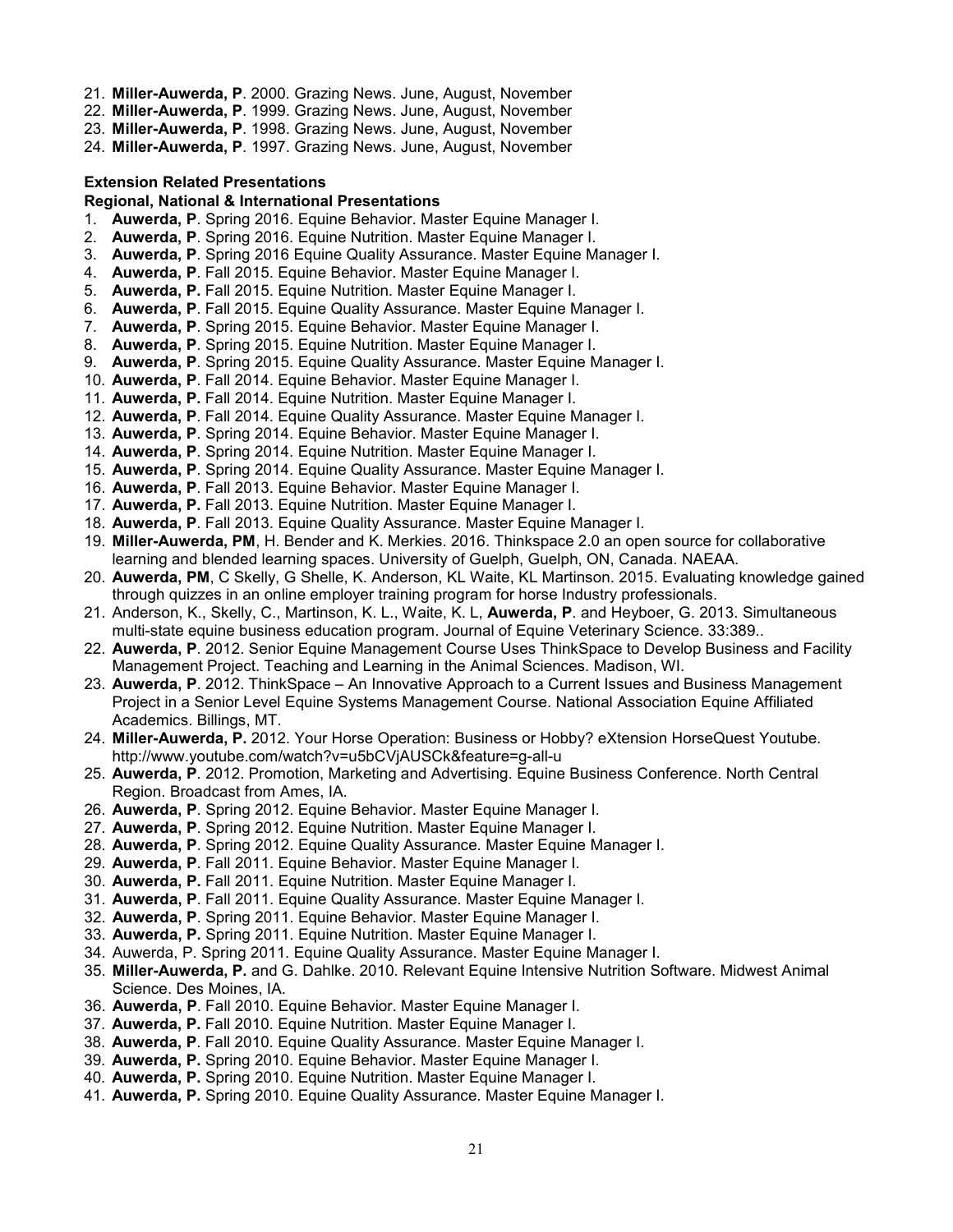- 42. **Miller-Auwerda, P**. 2010. Equine Nutrition. Equine Nutrition On-Line. Ames, IA.
- 43. **Auwerda, P.** Fall 2009. Equine Behavior. Master Equine Manager I.
- 44. **Auwerda, P**. Fall 2009. Equine Nutrition. Master Equine Manager I.
- 45. **Auwerda, P**. Fall 2009. Equine Quality Assurance. Master Equine Manager I.
- 46. **Auwerda, P.** Spring 2009. Equine Behavior. Master Equine Manager I.
- 47. **Auwerda, P.** Spring 2009. Equine Nutrition. Master Equine Manager I.
- 48. **Auwerda, P**. Spring 2009. Equine Quality Assurance. Master Equine Manager I.
- 49. **Miller-Auwerda, P.** Nutrition for the competition horse, 2008. Invited. Region 6 North American Trail Ride Conference, Altoona, IA.
- 50. **Auwerda, P.** Fall 2008. Equine Behavior. Master Equine Manager I.
- 51. **Auwerda, P.** Fall 2008. Equine Nutrition. Master Equine Manager I.
- 52. **Auwerda, P.** Fall 2008. Equine Quality Assurance. Master Equine Manager I.
- 53. **Auwerda, P.** Spring 2008. Equine Behavior. Master Equine Manager I.
- 54. **Auwerda, P.** Spring 2008. Equine Nutrition. Master Equine Manager I.
- 55. **Auwerda, P.** Spring 2008. Equine Quality Assurance. Master Equine Manager I.
- 56. **Auwerda, P.** Fall 2007. Equine Behavior. Master Equine Manager I.
- 57. **Auwerda, P.** Fall 2007. Equine Nutrition. Master Equine Manager I.
- 58. **Auwerda, P**. Fall 2007. Equine Quality Assurance. Master Equine Manager I.
- 59. **Auwerda, P.** Spring 2007. Equine Behavior. Master Equine Manager I.
- 60. **Auwerda, P**. Spring 2007. Equine Nutrition. Master Equine Manager I.
- 61. **Auwerda, P**. Spring 2007. Equine Quality Assurance. Master Equine Manager I.
- 62. **Miller-Auwerda, P**. 2007. Current Understanding on Horse Nutrition. Invited. 3rd Kemin Science of Pet Food Symposium, Paris, France.
- 63. Miller-Auwerda, P. 2006. Using Corn Co-Products Feeds In Horse Rations. Invited. Sheldon, IA.
- 64. **Miller-Auwerda, P.** and M. Hall. 2005. Utilizing Undergraduate Students For Educational Programs & Promotion Of A Horse Program. 19<sup>th</sup> Equine Science Society. Tucson, AZ.
- 65. **Miller-Auwerda, P**. and G. Dahke. 2005. Brands for Horses Ration and Nutritional Decision Software. 19th Equine Science Society, AZ.
- 66. **Miller-Auwerda, P.** 2003. Feeding Hay & Myths about Horse Nutrition. Iowa Forage and Grassland Conference. Des Moines, IA.
- 67. **Miller-Auwerda, P.A.** and D. Schwaab. 2002. Leadership Training Using The Iowa Communications Network. American Youth Horse Council Symposium. Raleigh, NC.
- 68. **Miller, P.** 1998. The Effects Of Supplemental β-Hydroxy-β-Methyl Butyrate (HMB) On Training And Racing Thoroughbreds. Association for Equine Sports Medicine, Leesburg, VA.
- 69. **Miller, P.** 1998. Horse Housing. Wick Buildings. Council Bluffs, IA.
- 70. **Miller, P.** 1997. The Effect Of Intensive Training And β-Hydroxy-β-Methylbutyrate (HMB) On The Physiological Response To Exercise In Horses. FASEB. New Orleans, LA.
- 71. **Miller, P.** 1996. Animal Science Round-Up: An Educational Tool For Youth. American Youth Horse Council Symposium. Tampa, FL., February.
- 72. **Miller, P.A.** and J. Thompson. 1996. The Effect Of Heat Stabilized Satin Finish Rice Bran On Nutrient Digestibility And The Physiological Response To Exercise In Horses. Annual American Society of Animal Science, SD, July.
- 73. **Miller, P. A.** 1996. An Overview of Horses and Related Programs in North America. Ensminger-Iowa State University Ag-Tech School. Ukraine.
- 74. **Miller, P. A.** 1996. Equine Exercise and Training. Ensminger-Iowa State University Ag-Tech School. Ukraine.
- 75. **Miller, P. A.** 1996. Nutrition and Equine Performance. Ensminger-Iowa State University Ag-Tech School. Ukraine.
- 76. **Miller, P.A.**, J. Thompson, and T. Martinez. 1995. Palatability Of Spray Dried Porcine Plasma In The Concentrate Diet Of Horses. 14th Equine Nutr. and Physiol. Symp., Ontario, CA. January.
- 77. **Miller P.A.**, J. Thompson and T. Martinez. 1994. Effect Of Yeast Culture On The Physiological Response To Submaximal Exercise In Horses. Annual American Society of Animal Science, Minneapolis, MN, July.

#### **State Producer & Youth Seminars/Extension Presentations**

- 1. **Auwerda, P**. 2020. Equine Nutrition. Women Managing Horses
- 2. **Auwerda, P.** 2020. The Horse's Welfare. AnCyAcademy
- 3. **Auwerda, P.** 2020. Horse Fitness for Summer. AnCyAcademy
- 4. **Auwerda, P**. 2019. Equine Nutrition. Women Managing Horses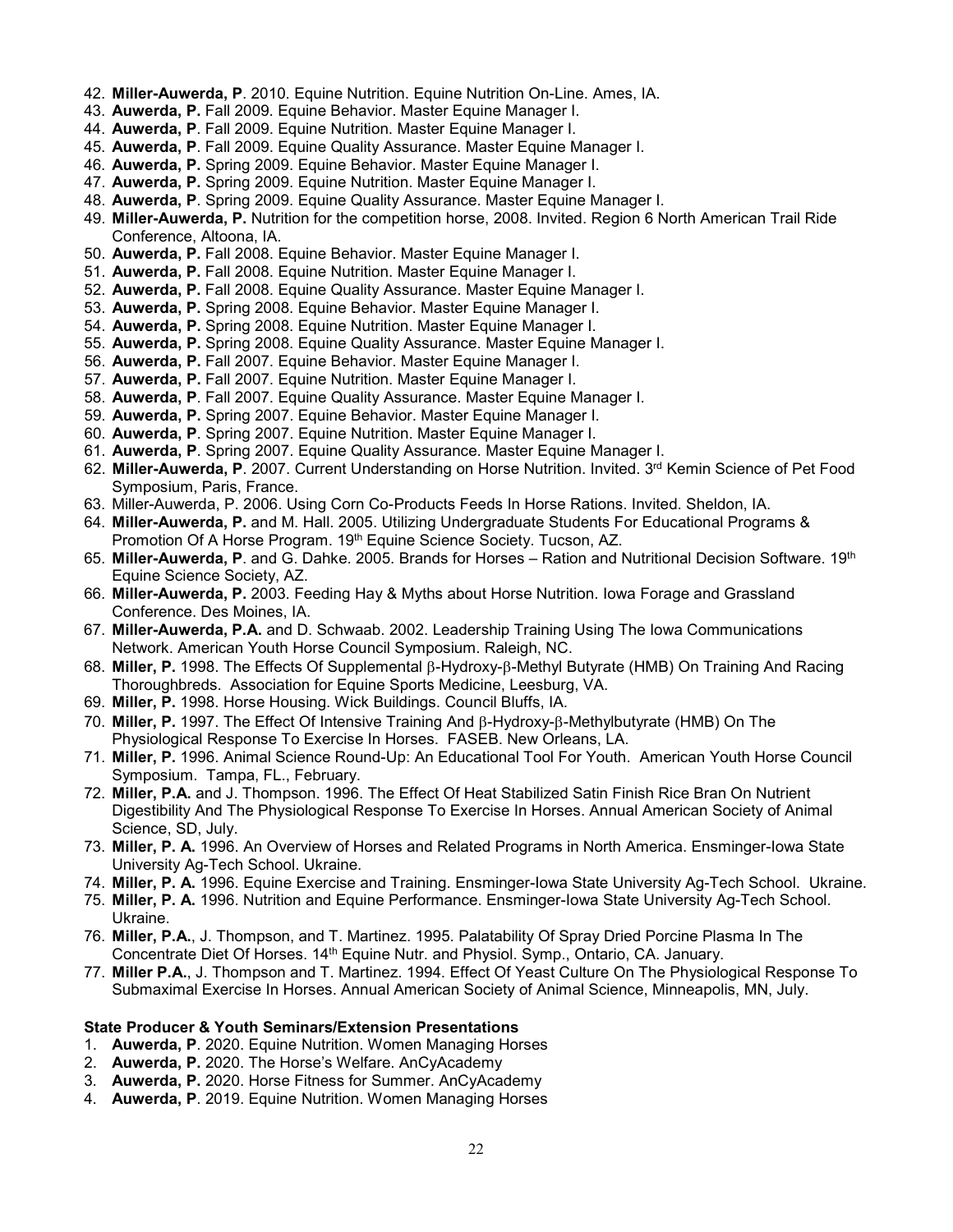- *5.* **Auwerda, P.** 2019. Body Condition Scores and Weights in Horses. Animal Science Round-Up.
- *6.* **Auwerda, P.** 2019. Leg Care. Animal Science Round-Up.
- *7.* **Auwerda, P.** 2019. Digestive System. Animal Science Round-Up.
- *8.* **Auwerda, P.** 2018. Digestive System. Animal Science Round-Up
- *9.* **Auwerda, P.** 2018. How Much Water Does a Horse Drink? Animal Science Round-Up
- 10. **Auwerda, P**. 2016. Health Care. Animal Science Round-Up
- 11. **Auwerda, P**. 2016.Forages. Animal Science Round-Up
- 12. **Auwerda, P**. 2019. Equine Nutrition. Animal Science Round-Up
- 13. **Auwerda, P**. 2019. Equine Nutrition. Animal Science Round-Up
- *14.* **Auwerda, P.** 2015. Equine Nutrition. Animal Science Round-Up.
- 15. **Auwerda, P.** 2012. Equine Nutrition. Story County 4-H Camp.
- 16. **Auwerda, P.** 2012. Flexion and Extension. Animal Science Round-Up.
- 17. **Auwerda, P**. 2012. Thermoregulation. Animal Science Round-Up.
- 18. **Auwerda, P**. 2011. Qualities of a Ring Steward. Ring Stewards Workshop.
- *19.* **Auwerda, P.** 2011. Equine Nutrition. Animal Science Round-Up.
- 20. **Auwerda, P**. 2010. Nutrition of the Mare. Breeding Management Workshop.
- 21. **Auwerda, P.** 2010. Body Condition Score. Breeding Management Workshop*.*
- 22. **Auwerda, P.** 2010. Record Keeping to Enhance Reproductive Efficiency. Breeding Management Workshop.
- 23. **Auwerda, P**. 2010. Equine Nutrition and Feeding.
- 24. **Auwerda, P.** 2010. Qualities of a Ring Steward. Ring Stewards Workshop.
- 25. **Auwerda, P.** 2010. Conditioning Horses. Animal Science Round-Up.
- 26. **Auwerda, P**. 2009. The Equine Industry –Where Do We Go From Here? Breeding Management Workshop.
- 27. **Auwerda, P.** 2009. Record Keeping to Enhance Reproductive Efficiency. Breeding Management Workshop.
- 28. **Auwerda, P**. 2009. Qualities of a Ring Steward. Ring Stewards Workshop.
- 29. **Auwerda, P.** 2009. The Horse Industry. Horse Cruelty Investigation Workshop.
- 30. **Auwerda, P**. 2009. Feeding Management. Horse Cruelty Investigation Workshop.
- 31. **Auwerda, P.** 2009. Minimum Requirements for Horses. Horse Cruelty Investigation Workshop.
- 32. **Auwerda, P**. 2009. Working Safely Around Horses. Horse Cruelty Investigation Workshop.
- 33. **Auwerda, P.** 2009. Trailer Loading. Horse Cruelty Investigation Workshop.
- 34. **Auwerda, P**. 2009. Equine Behavior. Animal Science Round-Up.
- 35. **Auwerda, P.** 2008. Record Keeping to Enhance Reproductive Efficiency. Breeding Management Workshop.
- 36. **Auwerda, P**. 2008. The Horse Industry. Horse Cruelty Investigation Workshop.
- 37. **Auwerda, P**. 2008. Feeding Management for the Debilitated Horse. Horse Cruelty Investigation Workshop*.*
- 38. **Auwerda, P.** 2008. Body Condition Scoring. Horse Cruelty Investigation Workshop.
- 39. **Auwerda, P**. 2008. Horse Behavior. Horse Cruelty Investigation Workshop*.*
- 40. **Auwerda, P**. 2008. Evaluation of Feed. Horse Cruelty Investigation Workshop.
- 41. **Auwerda, P**. 2008. Trailer Loading. Horse Cruelty Investigation Workshop.
- 42. **Auwerda, P.** 2008. Equine Nutrition. Groom Elite.
- 43. **Auwerda, P**. 2008. Analysis of Performance. Animal Science Round-Up.
- 44. **Auwerda, P**. 2008. Equine Breeding Techniques. Swine-Equine Showcase.
- 45. **Auwerda, P**. 2007. Body Condition and Reproductive Efficiency. Breeding Management Workshop.
- 46. **Auwerda, P**. 2007. Breeding Contracts. Breeding Management Workshop.
- 47. **Auwerda, P**. 2007. Record Keeping to Enhance Reproductive Efficiency. Breeding Management Workshop.
- 48. **Auwerda, P**. 2007. Equine Nutrition. Groom Elite.
- 49. **Auwerda, P.** 2007. Feeding Management for the Debilitated Horse. Horse Cruelty Investigation Workshop.
- 50. **Auwerda, P**. 2007. Body Condition Scoring. Horse Cruelty Investigation Workshop.
- 51. **Auwerda, P.** 2007. Equine Psychology. Horse Cruelty Investigation Workshop.
- 52. **Auwerda, P.** 2007. Horse Handling. Horse Cruelty Investigation Workshop.
- 53. **Auwerda, P.** 2007. Stable Management. Horse Cruelty Investigation Workshop.
- 54. **Auwerda, P**. 2007. Which Bit is Right for Your Horse? Animal Science Round-Up.
- 55. **Auwerda, P**. Fall 2006. Equine Behavior. Master Equine Manager I.
- 56. **Auwerda, P**. Fall 2006. Equine Nutrition. Master Equine Manager I.
- 57. **Auwerda, P**. Fall 2006. Equine Quality Assurance. Master Equine Manager I.
- 58. **Auwerda, P**. Spring 2006. Equine Behavior. Master Equine Manager I.
- 59. **Auwerda, P**. Spring 2006. Equine Nutrition. Master Equine Manager I.
- 60. **Auwerda, P.** Spring 2006. Equine Quality Assurance. Master Equine Manager I.
- 61. **Auwerda,** P. 2006. Mare Nutrition. Breeding Management Workshop.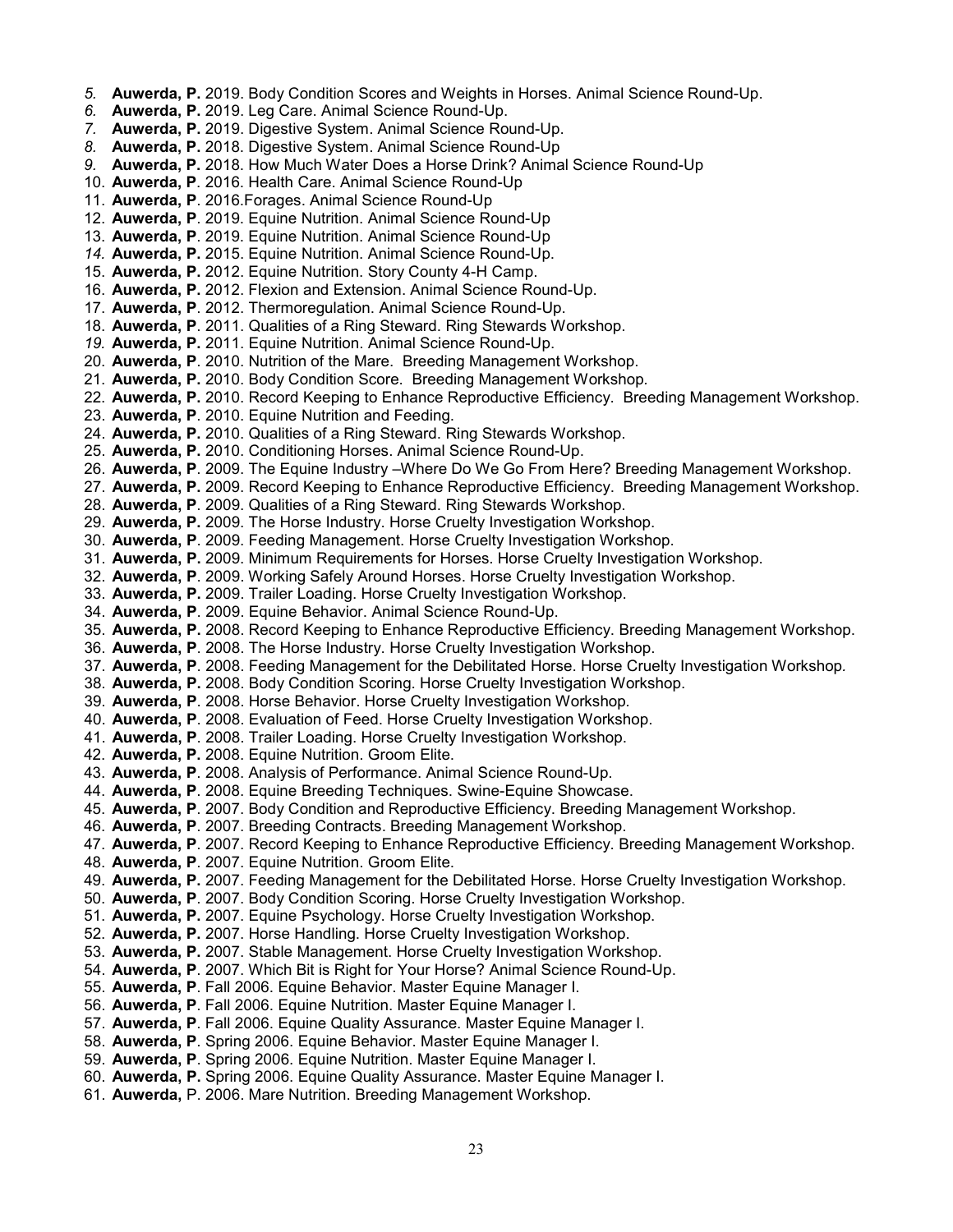- 62. **Auwerda, P**. 2006. Record Keeping. Breeding Management Workshop.
- 63. **Auwerda, P**. 2006. Equine Nutrition. Groom Elite.
- 64. **Auwerda, P**. 2006. Is Your Horse Fit? Animal Science Round-Up.
- 65. **Auwerda, P.** 2006. What Are You Feeding Your Horse? Animal Science Round-Up.
- 66. **Auwerda, P**. 2005. Equine Nutrition. Master Equine Manager 1.
- 67. **Auwerda, P.** 2005. Equine Nutrition. Master Equine Manager 1.
- 68. **Auwerda, P.** 2005. Mare Nutrition. Breeding Management Workshop.
- 69. **Auwerda, P**. 2005. Record Keeping. Breeding Management Workshop.
- 70. **Auwerda, P**. 2005. Equine Nutrition. Groom Elite.
- 71. **Auwerda, P.** 2005. Horse Census and Economic Impact Study. 4-H Horse Leaders Training.
- 72. **Auwerda, P**. 2005. Managing a Horse Show. 4-H Horse Leaders Training.
- 73. **Auwerda, P.** 2005. Behavior 101. Animal Science Round-Up.
- 74. **Auwerda, P.** 2004. Mare Nutrition. Breeding Management Workshop.
- 75. **Auwerda, P**. 2004. Record Keeping. Breeding Management Workshop.
- 76. **Auwerda, P**. 2004. Equine Nutrition. Groom Elite.
- 77. **Auwerda, P.** 2004. Horseless Horse Project and Other Horse Project Leader Opportunities. 4-H Horse Leaders Training.
- 78. **Auwerda, P. 2004.** Assessment of A Horse's Condition. Animal Science Round-Up.
- 79. **Auwerda, P.** and R. Auwerda. 2004. Understanding Your Horse through Training. ICC. Webster County Fairgrounds. Fort Dodge. IA.
- 80. **Auwerda, P**. 2003. Mare Nutrition. Breeding Management Workshop.
- 81. **Auwerda, P.** 2003. Record Keeping. Breeding Management Workshop.
- 82. **Auwerda, P**. 2003. Equine Nutrition. Groom Elite.
- 83. **Auwerda, P**. 2003. Bits, Bits & More Bits. 4-H Horse Leaders Training.
- 84. **Auwerda, P**. 2003. Is Your Horse Fit? Animal Science Round-Up.
- 85. **Auwerda, P.** 2003. Feeding Hay & Myths About Horse Nutrition. Iowa Forage and Grassland Conference. Des Moines.
- 86. **Auwerda, P**. 2003. Purchasing A Horse. North Iowa Fair. Mason City, IA.
- 87. **Auwerda, P**. 2002. Important Points in Buying a Horse. 4-H Horse Leaders Training.
- 88. **Auwerda, P**. 2002. Horse Behavior. 4-H Horse Leaders Training.
- 89. **Auwerda, P.** 2002. Management of the Older Horse. 4-H Horse Leaders Training.
- 90. **Auwerda, P**. 2002. Artificial Insemination in Horses. Animal Science Round-Up.
- 91. **Auwerda, P**. 2002. What's For Dinner? Animal Science Round-Up.
- 92. **Auwerda, P**. 2002. Marketing Horses. Animal Science Round-Up.
- 93. **Auwerda, P.** 2002. Horse Behavior, Kent Feed Dealers, Iowa State University, Ames.
- 94. **Auwerda, P.** 2001. Working With A Horse Judging Team. 4-H Horse Leaders Training.
- 95. **Auwerda, P.** 2001. Is Your Horse Fit? Animal Science Round-Up*.*
- 96. **Auwerda, P.** 2001. Blood Volume. Animal Science Round-Up*.*
- 97. **Auwerda, P.** 2001. Collecting Stallions and Evaluating Semen. Animal Science Round-Up.
- 98. **Auwerda, P.** 2000. 4-H Horse Leaders Training.
- 99. **Auwerda, P**. 2000. Exercise Physiology. Animal Science Round-Up.
- 100. **Auwerda, P**. 2000. What's for Dinner? Animal Science Round-Up.
- 101. **Auwerda, P.** 2000. Pasture Management, Southeastern Community College. West Burlington, IA.
- 102. **Auwerda, P**. 2000. Purchasing a Horse, Belle Plaine, IA.
- 103. **Auwerda, P.** 1999. Exercise Physiology. Animal Science Round-Up.
- Auwerda, P. 1999. Horse Careers. Animal Science Round-Up.
- 105. **Auwerda, P.** 1999. Feeds for Horses. Animal Science Round-Up.
- 106. **Auwerda, P.** 1998. Mare Nutrition. Equine Breeding Management Seminar.
- 107. **Auwerda, P**. 1998. Promoting and Advertising Horses. Animal Science Round-Up.
- 108. **Auwerda, P.** 1998. Exercise Physiology. Animal Science Round-Up.
- Auwerda, P. 1998. Careers. Animal Science Round-Up.
- 110. **Auwerda, P**. 1997. Riding Lessons. Riding Seminar.
- 
- 111. **Auwerda, P**. 1997. Animal Science Round-Up. Auwerda, P. 1996. Animal Science Round-Up.
- 113. **Auwerda, P.** 1996. Body Conditioning Scoring in the Broodmare, Nutrition for the Broodmare. Northwest Iowa Horse Workshop. Sioux City. IA.
- 114. **Auwerda, P.** 1995. Broodmare Nutrition. Broodmare Management Seminar. Ames, IA.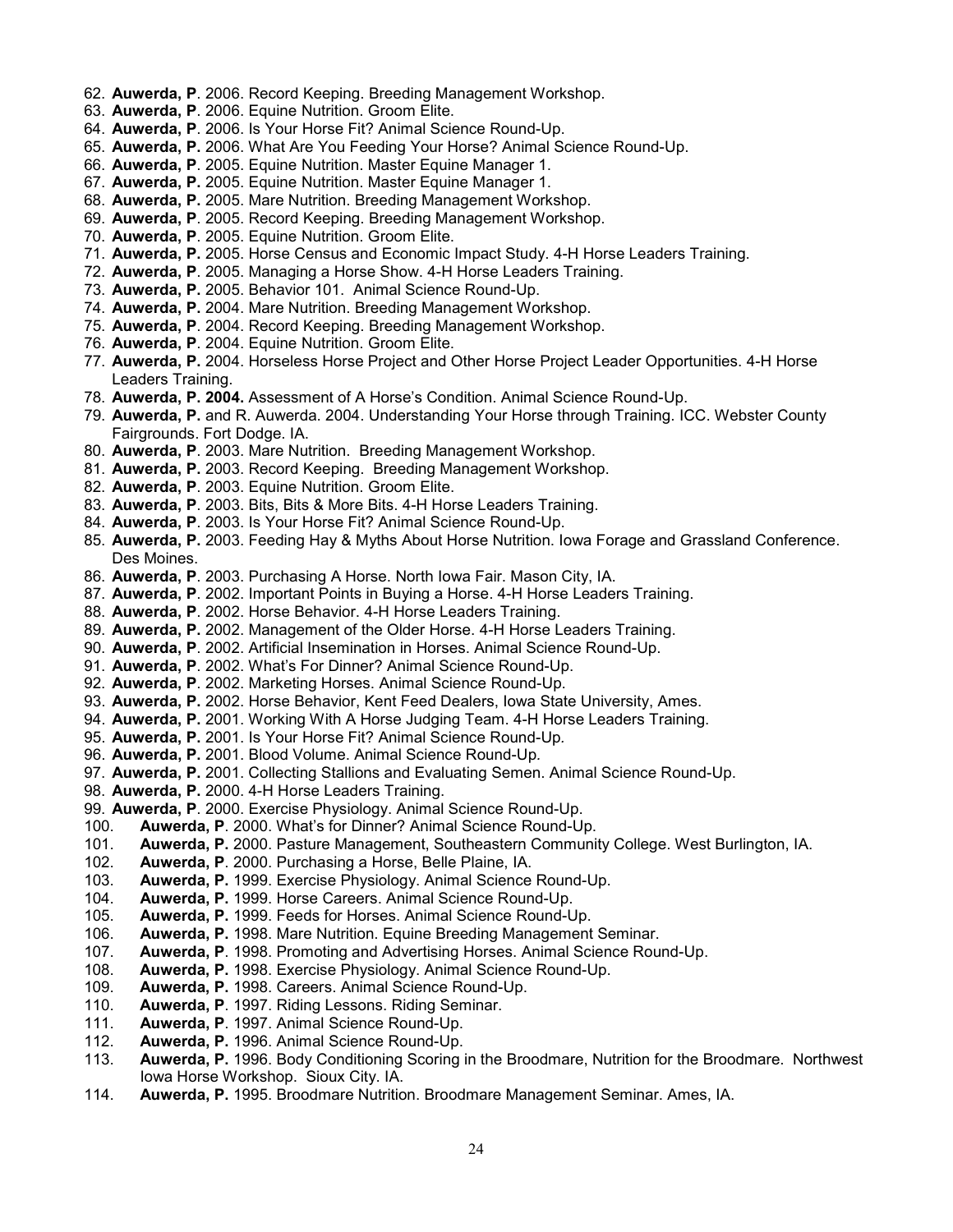- 115. **Auwerda, P.** 1995. Body Condition Scoring. Broodmare Management Seminar. Ames, IA.
- 116. **Auwerda, P**. 1995. Animal Science Round-Up.
- Auwerda, P. 1994. Animal Science Round-Up.

## <span id="page-24-0"></span>**Software Developed**

- 1. **Miller-Auwerda, P.** and G. Dahlke. 2009. REINS Relevant Equine Nutrition Software. *(REINS is used for teaching as well as extension programs).*
- *2.* **Miller-Auwerda, P.** and G. Dahlke. 2005. Brands for Horses Nutrition Software*. (Brands is the precursor for REINS).*

## <span id="page-24-1"></span>**Sponsorships/Donations To Extension Program**

- 1. Youth Events Extravaganza (former Jamboree), 4-H Horse Judging Contests. Multiple sponsors.
- 2. Iowa State Fair 4-H Horse Championship Awards. Multiple donors.
- 3. Iowa 4-H and Youth Equine Endowment. Multiple donors.

## <span id="page-24-2"></span>**Successful Funding As Primary Investigator**

- 1. **Auwerda, P. 2008.** Mineral status and physical exercise in horses. Kemin. *Contributed 100% of grant effort. Evaluation of chromium in urine during exercise in horses.*
- 2. **Auwerda, P**. 2007. Assessment of *Bacillus subtilis* pb6 in equine. Kemin. *Contributed 100% of grant effort. Evaluation of Bacillus subtilis PB6 during exercise in horses. Presented at 3rd Kemin Science of Pet Food Symposium, Paris, France.*
- 3. **Auwerda, P**. and D. Otto. 2004-2005. Iowa horse power: an equine inventory, economic and demographic characteristics of Iowa's equine industry. Various Donors. *Contributed 100% of grant effort. Evaluation of Iowa Horse Industry economics.*
- 4. **Auwerda, P.** 2005. Glycemic index comparison of Kent feeds in horses. Kent Feeds. *Contributed 100% of grant effort. Evaluation of glucose index in response to various Kent feeds.*
- *5.* **Auwerda, P.** 2004. Diamond V hindgut modifier for horses. Diamond V. *Contributed 100% of grant effort. Evaluation of the digestibility of yeast in the hindgut of the horse. Presented at 19th Equine Nutrition and Physiology Society meeting.*
- *6.* **Miller, P.** 1998-1999. Effect of Horse-bac liquid on nutrient digestibility, gut physiology and the physiological response to exercise horses. TransAgra International, Inc. *Contributed to 100% of grant effort. Evaluation of Horse-Bac liquid on the digestibility and physiological response to exercise. Presented at 17th and 18th Equine Nutrition and Physiology Society meeting.*
- 7. **Miller, P.** 1997. Effect of β-hydroxy-β methyl butyrate on racing performance in thoroughbred race horses. Metabolic Technologies, Inc. *Contributed 100% of grant effort. Evaluation of* β*-hydroxy-*β *methyl butyrate in race horses at Prairie Meadows racetrack, Altoona, IA. Presented at 1998 Association for Equine Sports Medicine meeting.*
- *8.* **Miller, P.** 1996. The effect of intensive training and β-hydroxy-β-methylbutyrate (HMB) on the physiological response to exercise in horses. Metabolic Technologies, Inc. *Contributed 100% of grant effort. Evaluation of*  β*-hydroxy-*β *methyl butyrate on the physiological response to controlled treadmill exercise. Presented at 1998 Animal Science meeting.*
- *9.* **Miller, P**. 1997. Dietary yeast supplementation in gestating mares. Diamond V, Inc. *Contributed 100% of grant effort. Evaluation of nutrient digestibility in gestating mares.*
- 10. **Miller, P**. 1995. Effect of Satin Finish on nutrient digestibility and the physiological response to exercise in horses. Dry Creek Trading, Inc. *Contributed 100% of grant effort. Evaluation of Satin Finish in exercising horses and the digestibility of Satin Finish.*
- *11.* **Miller, P.** 1995. Effect of yeast culture and dietary fat on the physiological response to exercise in horses. Diamond V, Inc. *Contributed 100% of grant effort. Evaluation of Diamond V yeast culture on digestibility of fat in the horse's ration*
- 12. **Miller, P**. 1995. Physiological response to exercise and diet in the horse. U.S. Department of Agriculture, State Agricultural Experiment Station. *Contributed 100% of grant effort. Evaluation of chromium in urine during exercise in horses.*
- 13. **Miller, P**. 1994. Effect of yeast culture on the physiological response to submaximal exercise in the horse. Diamond V, Inc. *Contributed 100% of grant effort. Evaluation of the digestibility of nutrients in response to feeding yeast culture in exercising horses.*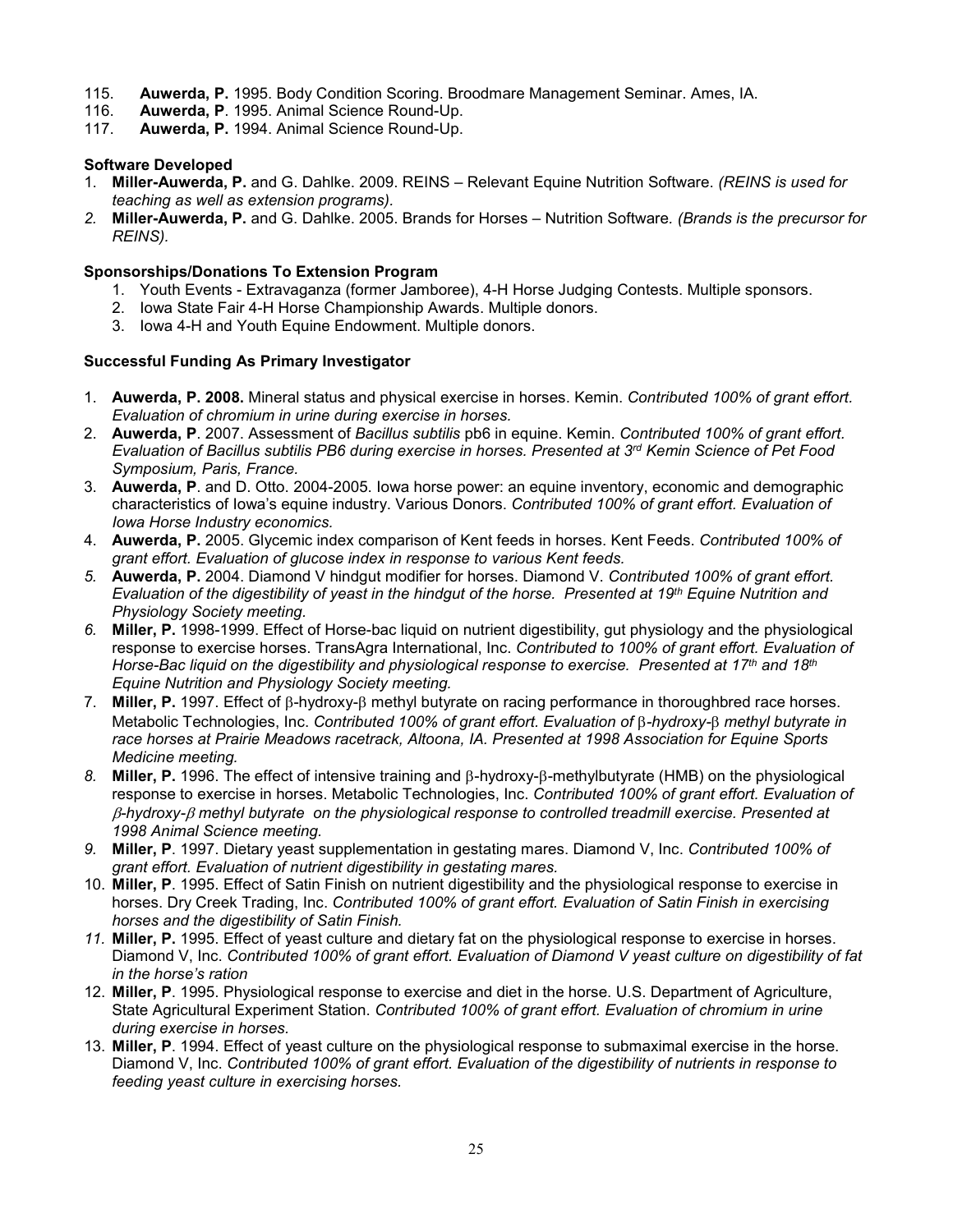## <span id="page-25-0"></span>**Successful Competitive Funding As Co-Principle Investigator**

- 1. Skelly, C., G. Shelle, K. Waite, R. Showerman, K. Anderson, and **P. Auwerda**. 2015. Developing and Delivering an Online Introduction to Horse Management Course. Michigan Alliance for Animal Agriculture
- 2. Anderson, K., C. Skelley, K. Martinson, **P. Auwerda**, K. Waite, and G. Heyboer. 2012-2013. Improving hiring practices and retention of the horse industry labor force through traditional and on-line employer training programs. North Central Risk Management Education Center. *Contributed 25% of grant effort. Dr. M. Auwerda would be responsible for working with speakers from CALT and marketing the program in Iowa*
- 3. Miller, D. and **Auwerda, P**. 2011. Master Equine Manager. Excellence in Extension. *Contributed 50% of grant effort. Development of promotional materials for the Master Equine Manager program*
- 4. Anderson, K., C. Skelley, K. Martinson, **P. Auwerda,** K. Waite, and G. Heyboer. 2011. Keeping your equine business a vibrant part of rural communities. North Central Regional Center for Rural Development. *Contributed 25% of grant effort. Four state (IA, MI, MN, NE) program where each site contributed 25%. At each site a business related speaker transmitted on-line to the other 3 sites and questions and answers followed. Each of the sites had a different speaker.*
- 5. Davis, E., L. Booth and **P. Miller**. 1994. Effect of proximal check ligament desmotomy and exercise on the healing of core lesions in the superficial digital flexor tendon of performance horses. USDA Formula Funding. *Contributed 25% of grant effort. Utilized Animal Science horses and facilities and worked with the project to help evaluate the horses*

# <span id="page-25-1"></span>**Professional Service**

## <span id="page-25-2"></span>**Offices And Committees In Scientific Or Professional Organizations**

- 1. National Association Equine Affiliated Academics Chair Employer Survey (2015)
- 2. Midwest Animal Science Meetings Equine Committee Chair (2012, 2016)
- 3. Midwest Animal Science Meetings Equine Committee (2009-2014)
- 4. Equine Science Society, Board Member (1999-2002)
- 5. American Society of Animal Science, Equine Program Chair (1999)
- 6. Equine Science Society, Nutrition Program Chair (1999)
- 7. Iowa Horse Council Board Member (1990-2009), (2012-2014)
- 8. Iowa Horse Council President (1996-1998, 2001-2004)
- 9. Iowa Horse Council Treasurer (1992-1995)<br>10. Iowa Horse Council Education Chair (2000-
- 10. Iowa Horse Council Education Chair (2000-2009)
- 11. NCR-136 Equine Research Chair (1995-1996)

## <span id="page-25-3"></span>**Reviewer Responsibilities For Scientific Journals**

- 1. Animal Science Image Gallery (2003)
- 2. FASS Level 1 Horse Training Module (1998)
- 3. ARPAS (1998-2000)<br>4. The Cornell Veterinal
- The Cornell Veterinarian (1995)
- 5. Journal Equine Veterinary Science (1995-2000)<br>6. Journal of Animal Science (1990-2011)
- 6. Journal of Animal Science (1990-2011)
- Equine Nutrition and Physiology Society (1995-2000)
- 8. American Youth Horse Council's Horse Industry Handbook (1996)

### <span id="page-25-4"></span>**Other Professional Service**

- 1. University of Wisconsin River Falls Equine Program Review (2013)
- 2. Chair Ellsworth Community College, Iowa Falls, IA Equine Program Review (2011)
- 3. American Youth Horse Council Horse Industry Handbook Committee (2001)
- 4. Equine Nutrition and Physiology Society Nutrition Committee (1995-1999)
- 5. North Central Regional 4-H Equine Curriculum Development Committee (1994)

## <span id="page-25-5"></span>**Institutional Service**

### **1. Departmental Activities**

- a. Curriculum Committee (2015-2016)
- b. Advisors Committee (2012-2013)
- c. Electronic Teaching Materials, Facilities and Equipment (2012-2016)